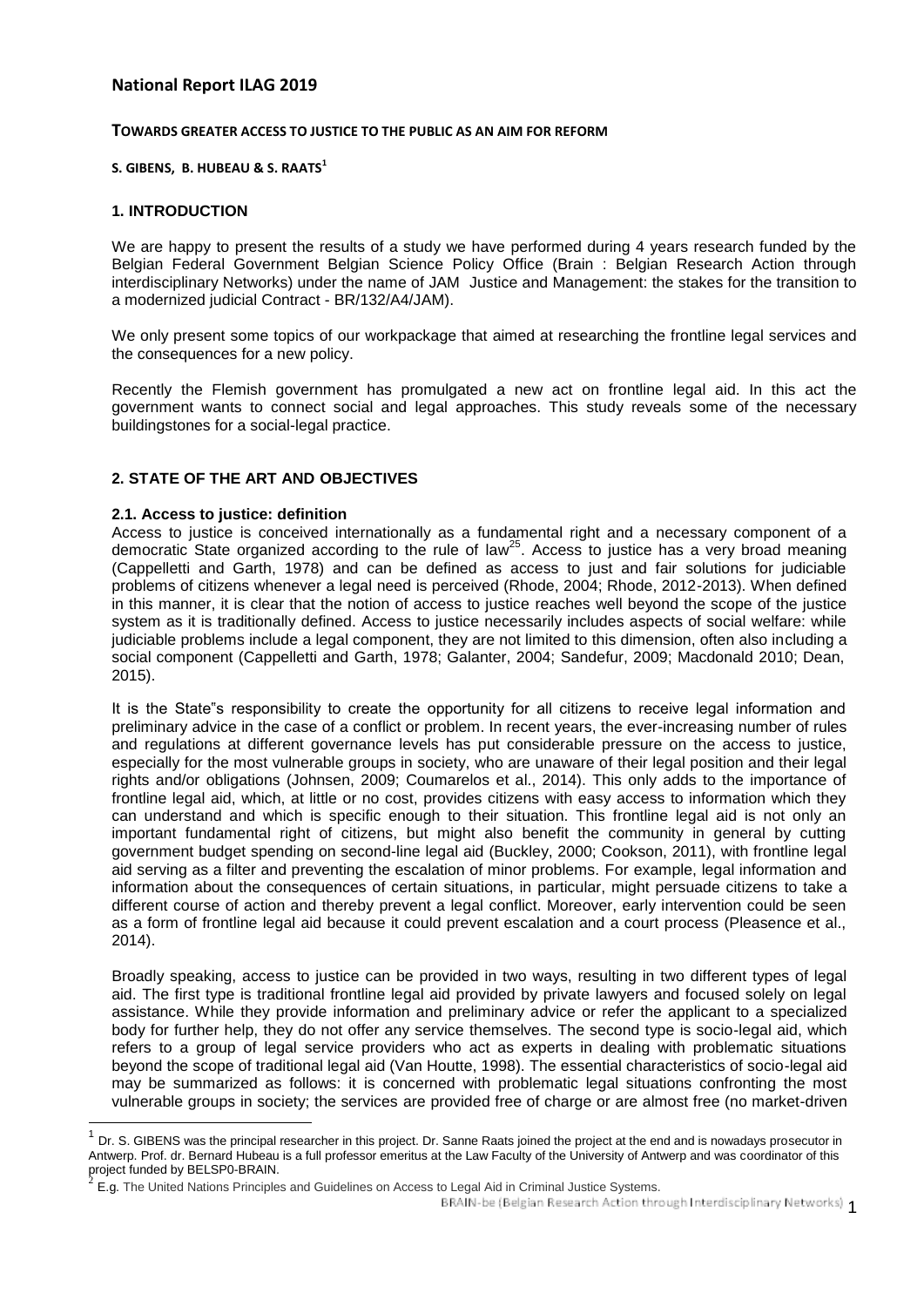pricing); there is a client-centred approach; it offers frontline socio-legal assistance; it is provided mostly by private initiatives; it is often provided as part of a broader, more encompassing welfare service; the primary focus is on individual problems and curative action, but also pays due attention to collective problems, including preventive action, and is sometimes organized by the public sector; it may be open to all or restricted to specific target groups (Hubeau and Parmentier, 1990).

Frontline legal aid and socio-legal aid have been topics of recent political debate and subject to changes in Belgium (Gibens and Hubeau, 2017). There have always been a multitude of organizations that provide socio-legal aid, including consumer organizations, Municipal Centres for Social Welfare (OCMW), Centres for General Welfare (CAW), ombudsmen, trade unions, health services, advice centres for migrants, tenant organizations and children"s rights associations (Van Houtte, 1998; Hubeau, 2011). However, until 1999, when the Houses of Justice were established, there was no institution with a general approach to frontline socio-legal aid. Around the same time, the Legal Aid Act of 1998 provided a new framework for frontline legal aid and second-line legal aid, as well as establishing the Commission for Legal Aid (Gibens, 2008; Lejeune 2010).

Until 2014, general socio-legal aid (Houses of Justice), frontline legal aid and second-line legal aid were under federal jurisdiction, while socio-legal aid in specific legal matters was usually given by legal assistance providers organized and funded by the Regions and Communities. The Sixth State Reform of 2014 transferred the competence for frontline legal aid (both socio-legal aid and frontline legal aid) to the jurisdiction of the French-speaking and Dutch-speaking communities. This provided new momentum to the discussion about access to justice and frontline legal aid because it presented an opportunity to develop a comprehensive approach to frontline legal aid. In his policy statement of 16 October 2015, the Flemish Minister for Welfare, Public Health and Family, Jo Vandeurzen (Christian Democrats), situated frontline legal aid within a general welfare approach.

However, little is known about how frontline legal aid is organized and whether or not it is successful in facilitating access to justice for citizens. This paper aims to present an overview of the legal bodies providing general legal aid, namely the Houses of Justice and Commissions of Legal Aid. We will not consider the specialized organizations that provide social or other legal aid in specific matters, such as trade unions and tenant organizations. However, we will examine an outreach centre experiment set up by the Commission of Legal Aid in Leuven, as an example of best practice in frontline legal aid. This outreach centre provides frontline legal aid to the most vulnerable groups in society. We will also consider the digitalization of frontline legal aid, and the internet as a source of information and advice. Our aim is to formulate some recommendations to improve policy on frontline legal aid and access to justice in Belgium.

### **2.2. Models of legal aid systems**

The political climate, social developments and the role and function of certain professional groups and professions are important factors in the organization and financing of free or low cost legal aid systems. The literature has discussed various models (Driesen et al., 2006), namely the charity model, the judicare model, the welfare model, complex mixed models and, finally, we can add a fifth, the digital or e-Justice model. The legal profession and socio-legal assistance is institutionally characterized by an ideal-typical distinction between a judicare and welfare model (Zander, 1981). The judicare model represents a reactive procedural approach by the legal profession that accentuates the remuneration of lawyers for their performance (Gordley, 1975). The welfare model emphasizes preventive action, among other elements, and approaches legal problems within a broader social framework, relying on methodologies known within the social work field (Zemans and Thomas, 1999). However, various studies and empirical research have shown that these ideal types are not that easily distinguishable in reality and occur in mixed forms.

The above-mentioned models reflect the balance of power between the various service providers within the legal aid system based on their position and their social and cultural capital (Bourdieu, 1988). This emphasis on their position as professionals contributes to a deterministic view of professional groups and ignores the changes that occur in society. Many professionals in Western society are now known as knowledge workers (Svarc, 2016). These professionals, including social workers and other care providers, are considered to have acquired certain expert knowledge. The authority of a certain professional group is linked to the improvement of the quality of this knowledge and thus professionalism. A distinction has also been made between professionalism from within and from above (Evetts, 2012). This distinction characterizes the transition from professionalism to post-professionalism (Kritzer, 1999; Susskind and Susskind, 2015). The starting point is no longer the mere knowledge worker, around whom the current legal professions are organized. The attention in post-professionalism shifts to the tasks and services that must be delivered (Abbott, 1988; Susskind and Susskind, 2015; Svarc, 2016). This shift means that nonlegal professionals will increasingly become important in not only providing social but also legal services, in combination with the technological evolution within legal aid. Post-professionalism is a force that is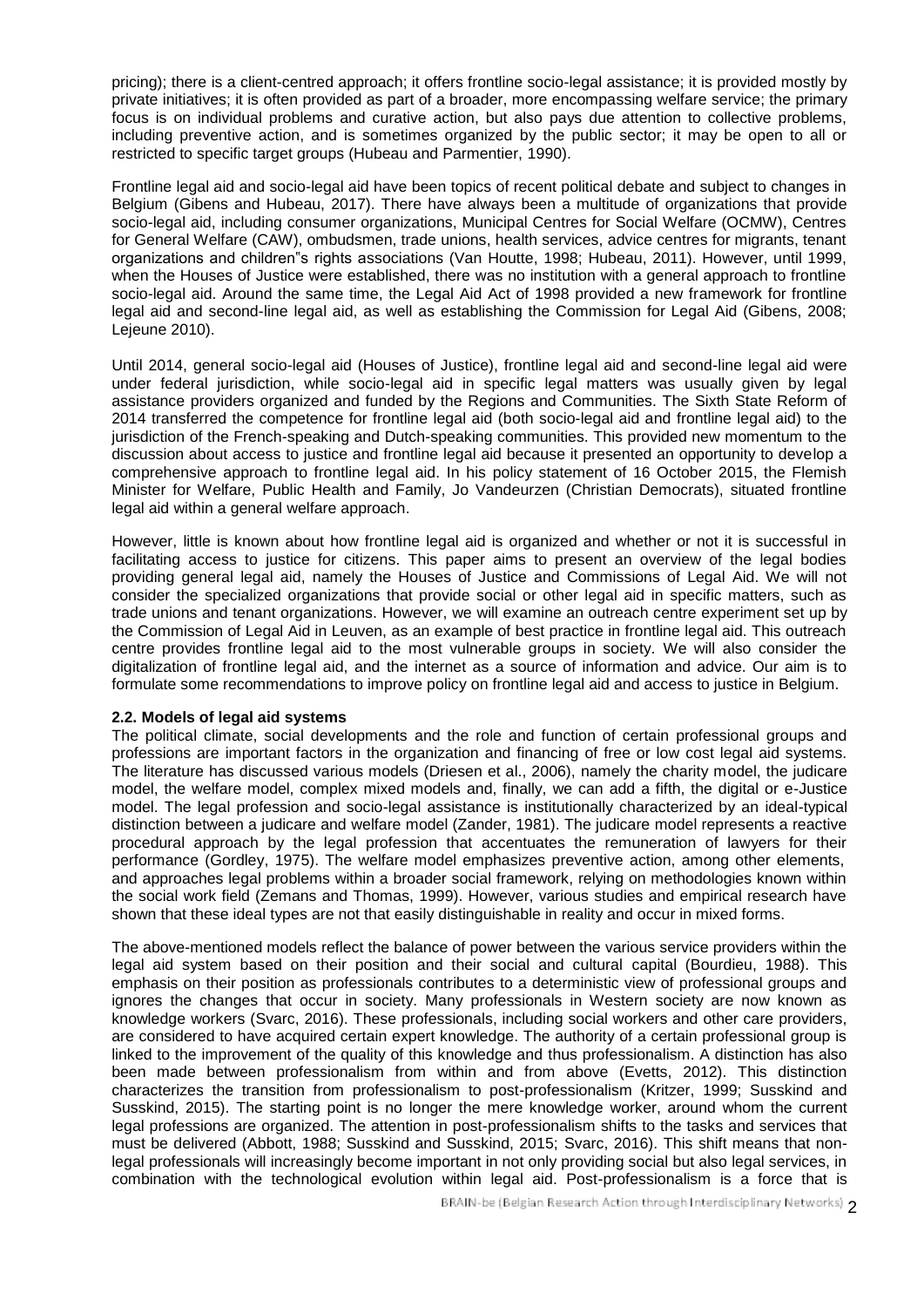influencing the legal field from above, initiated by the government and the public. However, the legal profession, as a body of self-managing professionals, also continues to claim its place in legal aid from within.

These changing power relations are visible in what we have called the *e-Justice model*. The digitization of legal aid is characterized, on the one hand, by its innovative character and, on the other hand, by the automation of services provided by professionals (Christensen, 1997; Susskind, 2012). Digitization leads to standardization through routine, disintermediation and disintegration (Susskind, 2010; Susskind, 2012; Rabinovitch and Katsh, 2012). The various types of services, such as training, diagnosis, triage, information, advice and referral assistance, are increasingly being unbundled, with service providers restricting their interventions to certain types of services according to the needs of the legal aid seeker. The *e-Justice model* fits within the shift from professionalism to post-professionalism, a shift that is reflected in changing professional roles and functions, and the arrival of intermediaries, such as paralegals and social workers, who can (and will?) take up certain legal aid tasks. The emphasis is mainly on dispute avoidance and dispute containment. Digitization seems to focus more on preventive forms of legal assistance, although there are also curative applications that digitally guide people through a procedure. The latter means that individuals have the skills to solve their own problem or conflict. However, technological progress does not automatically remove existing physical, social and cultural barriers to access to justice. As one ironic statement puts it: "The internet, exactly like the Ritz, is open to all" (Smith and Paterson, 2012).

If we combine the different views on professionalism with the above-mentioned models of legal aid, it is apparent that the judicare model emphasizes self-regulation. Within the welfare model, the government codetermines the operation and organization of legal aid through a strict legal framework and associated subsidy policy. The digital model transcends these models and makes it possible to reach more people and support self-reliance. This model highlights the changing role and function of professionals and emphasizes the tasks and services that should be undertaken, rather than primarily emphasizing the role of the professionals. The distinction between professionalism from within and from above is not a dichotomy but a continuum. The complex mixed models, for example, are a combination of selfmanagement and government intervention. The primordial focus on tasks and services entitles policymakers to limit self-regulation and to introduce methods grounded in disciplines that are required to carry out the tasks and provide the services. Within these complex mixed models, lawyers obviously still have a place, but no longer solely on the basis of their professionalism.

### **2.3. Legal aid, integral accessibility and integral management**

The modernized justice system has been instituted today based on the concept of integral NPM management. Moreover, the realization of accessible justice appears to stem implicitly from an improved and modern justice system (Mak, 2007). However, the assumption that integral management automatically leads to better access to justice lacks theoretical justification and a conceptual framework that analyses and characterizes the quality of an accessible service.

The internal functioning of the judicial order is characterized by integral management. The concept of integral accessibility considers the functioning of the judicial system from an external viewpoint, and the accessibility of the judicial organization even more broadly. The concept of integral accessibility finds its relevance in the context of the inaccessibility of legal aid to disadvantaged people. Hubeau and Parmentier (1999) proposed a consumer-friendly approach that increases the accessibility of legal assistance on the basis of the 5Bs (in Dutch): *bereikbaarheid*, *beschikbaarheid*, *betaalbaarheid*, *bruikbaarheid* and begrijpbaarheid (accessibility, availability, affordability, usability and understandability)<sup>3</sup>. These criteria for defining an accessible service have proven useful with respect to legal assistance as well as the socialcultural sector and social services. In recent research, these 5Bs have often been expanded to 7Bs to examine the accessibility of the offer. These two additional Bs are *bekendheid* (familiarity) and *betrouwbaarheid* (reliability). Just as the 5Bs have proved their usefulness in mapping out the accessibility

•Accessibility: the service must be available at a reasonable distance, there is a balanced distribution of the offer and it must be clear what can be asked of whom. It also deals with the actual contact between the public and the service provider.

•Availability: the service must be available at times when it is useful and the service providers actually want to invest in the problem. •Affordability: can be obtained by making the financial threshold for the client as low as possible (fully or partially free of charge).

•Usability: the service is sufficiently geared to the demand, the needs and the client.

The other two Bs that are not always used:

 3 The description of the 5Bs is as follows:

<sup>•</sup>Understandability: the service is offered in a simple language that is understandable to the client, and that is also put in writing. It also means that individuals seeking justice can understand the service they are looking for.

<sup>•</sup>Familiarity: is the service sufficiently known to the users?

<sup>•</sup>Reliability: the provider has a good reputation, is credible. This, therefore, concerns the legitimacy of the provision of services.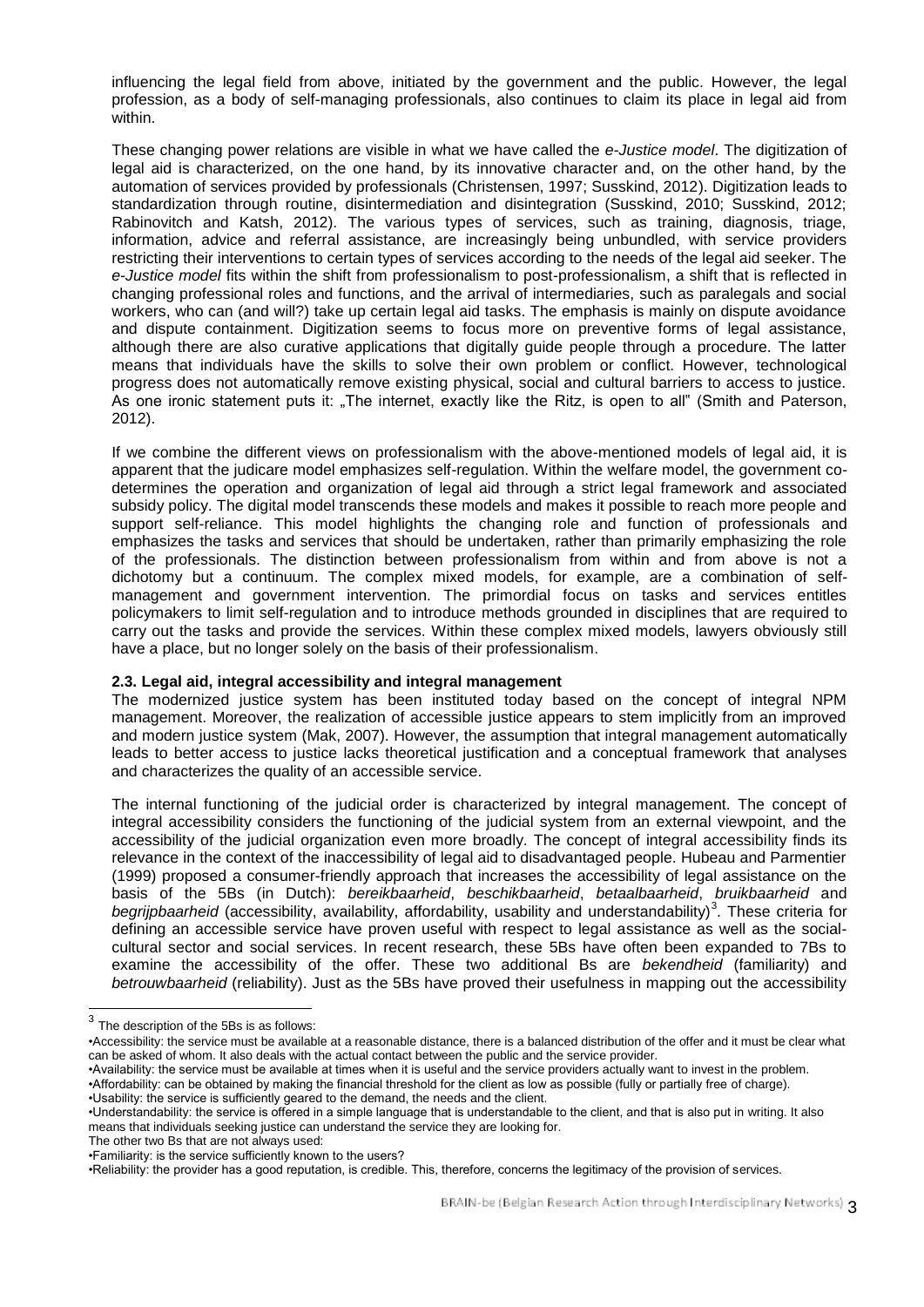of legal assistance, they can also serve to analyse and study the integral accessibility of law and the courts.

The concept of integral management is not at odds with this concept of integral accessibility. Ideally, integral management of the judiciary should contribute to an accessible, available, affordable, usable and understandable judicial system. The two concepts will constantly fluctuate in importance, with organizations always looking for the right balance. In a limited sense, particularly in the context of current judicial reforms, the two concepts link the external perspective of a qualitative offer with the internal perspective of integral management, as the basis for successful judicial reform. In broad terms, the 5Bs allow the same criteria to be applied when studying the other actors involved in judicial services, who contribute to better access to law and justice.

#### **3. METHODOLOGY**

We have chosen predominantly qualitative research methods and a small pilot survey. To obtain a clear overview of what legal practice in Flanders may entail, we chose a research design based on triangulation. We also chose to study social and legal practice in three different institutions, in which both social and legal service providers are involved within a generalist first-line function. The three institutions concerned environments in a welfare context or in which representatives from the welfare sector participated. We first researched the Houses of Justice as a general gateway to justice and interviewed lawyers and nonlawyers who participate in a Commission for Legal Aid, asking about their relationship, collaboration and practices. Subsequently, we undertook a pilot project in Leuven, where lawyers provided first-line legal aid in an outreach centre. Central to the research within these three institutions is the legal profession, which provides or organizes first-line legal aid. In addition to this in-depth descriptive analysis of daily practice in the field of frontline legal aid, we designed an online survey to obtain information on how citizens search for information on the internet. The pilot study was aimed at gaining some initial insight into e-Justice, because data is currently lacking on whether citizens use the internet for legal information and, if so, which search strategy they apply.

These different gateways to studying access to justice allowed us to connect the theoretical findings (models, professionalism and integral accessibility) with qualitative and quantitative empirical data.

We chose to analyse the annual reports of the Houses of Justice in Belgium, looking at frontline legal aid from 2010 to 2014. These reports are publicly available and give an objective overview of the way the Houses of Justice operate on a daily basis. The Sixth State Reform of 2014 transferred the regulation and organization of the Houses of Justice to the communities. Because the communities are currently developing a new role for the Houses of Justice, and this process will most likely take several years, we chose not to incorporate any information after 2014. This means that the information below is slightly outdated but does incorporate a full view of frontline services provided by the Houses of Justice inBelgium.

Because there was no fixed format for the annual reports, the data obtained could not be used for comparative research. However, even at first glance, there were some significant differences between the annual reports. Firstly, some Houses of Justice present a comprehensive and detailed overview of their frontline aid, while others provide little to no information. In Flanders, in particular, relatively little attention is paid to frontline aid (this was the case for the Houses of Justice in Antwerp, Ypres, Leuven, Oudenaarde, Turnhout and Veurne) compared to Wallonia (Arlon, Mons, Charleroi, Eupen, Liège, Marche-en-Famenne, Namur, Neufchâteau). The two outliers were Ghent and Hasselt, both Flemish Houses of Justice, but with comprehensive reports on their frontline legal aid.

Secondly, there was also a clear change over time: while the annual reports of 2010 and 2011 for most Houses of Justice reported on their frontline legal aid, from 2012 onwards, only Mons, Charleroi, Turnhout and Verviers referred to frontline legal aid. This could imply that from 2012, little to no frontline socio-legal aid was provided by the Houses of Justice.

Document analysis, as a research method, can raise issues concerning the validity and reliability of the results. Consequently, to check validity and reliability, interviews were planned with the directors of the Houses of Justice in Flanders and Wallonia that reported most extensively on socio-legal aid. In total, six interviews were conducted using a semi-structured questionnaire. The questionnaire contained twelve questions divided into three categories, "General trends", "Substantive aspects" and "Concluding questions". Of the six people who were interviewed, three were French-speaking (two directors and one coordinator – justice assistant) and three Dutch-speaking (two directors and one managing assistant). Each interview took between 1 and 1.5 hours. The interviews revealed that the information contained in the annual reports was more or less accurate, despite the fact that the annual reports only ran until 2014.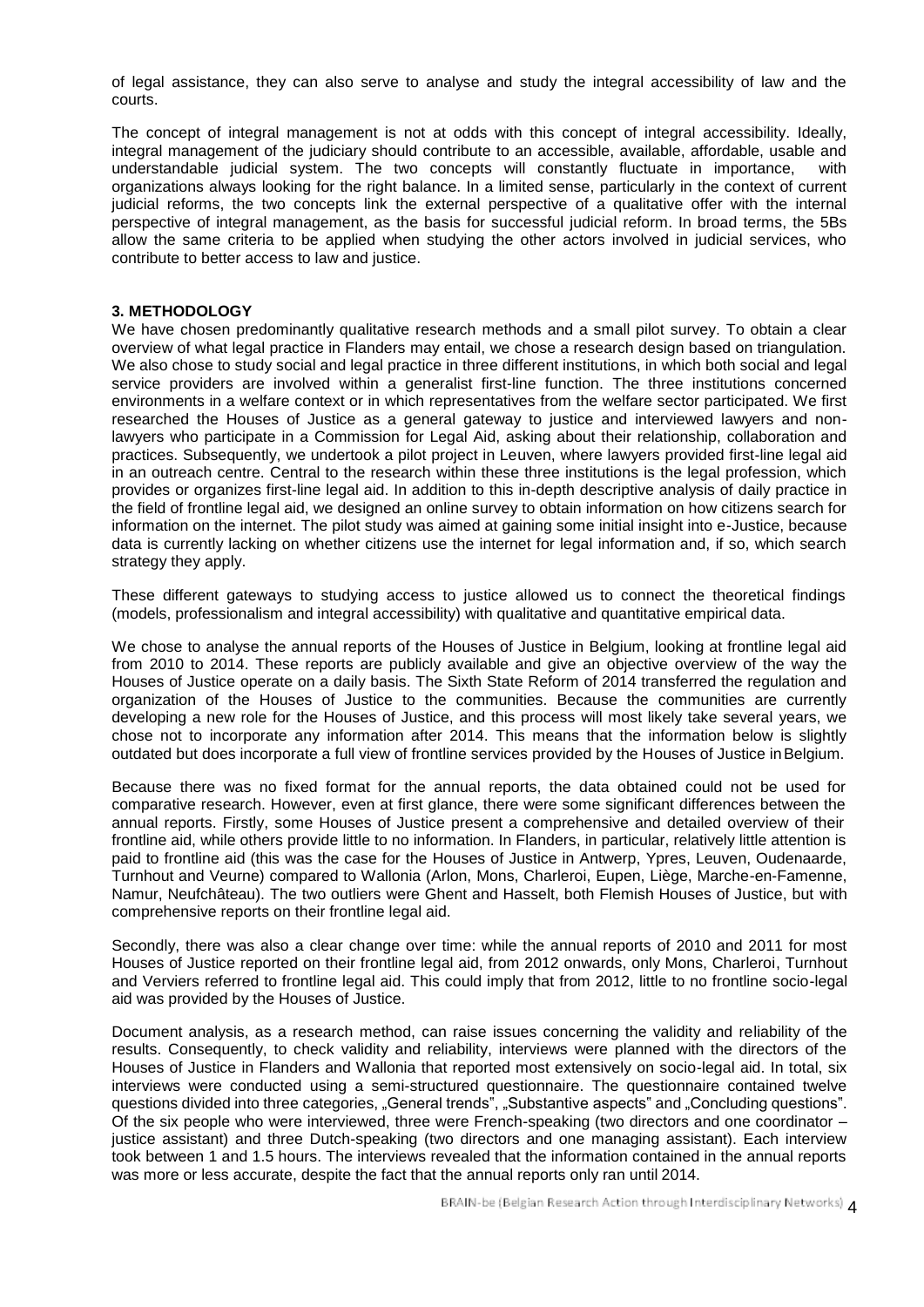To study the daily practice of the different Commissions of Legal Aid, an a priori stratified purposive sampling approach was used: all presidents of the Commissions of Justice were invited to participate in the study. However, only a handful responded to the request, with only four Commissions of Legal Aid prepared to take part in the study, all of which were Flemish. None of the French-speaking Commissions responded<sup>47</sup>. Consequently, the research design was changed to mixed purposive sampling and snowball sampling (Hood, 2012), with the presidents of the Commissions that had consented, being asked to recruit a number of non-lawyers to participate in the study.

In total, 21 respondents agreed to in-depth interviews: eight of whom were lawyers, five of whom were representatives of public centres for social welfare (OCMW), four from a centre for general welfare (CAW) and four from other organizations involved in legal aid, including three French-speaking respondents. The respondents were from rural areas (Tongeren and Bruges), a middle-sized city (Leuven) and three large cities (Antwerp, Ghent and Brussels).

Inspired by the policy statements of the Flemish Minister of Welfare, and with the aim of focusing more on early intervention, two partners of the Commission for Legal Aid in Leuven, private lawyers offering aid and the CAW, started a project, which was studied by the University of Antwerp using various research methods, such as participative observation, interviews and focus groups (triangulation). The project aimed to provide legal aid from private lawyers in two different community centres (CAW) – one in Tienen, a small town in a rural area, and one in Leuven, a university city – both of which work with vulnerable people. Some of the consultations were held with social workers present, others without. The social workers engaged with their clients on a daily basis, while the private lawyers were available for consultation on a fortnightly basis for about two hours.

Very little is known about how citizens find legal aid online and whether or not they are satisfied with the information provided. Therefore, an online survey was compiled with the aim of gaining insight into how citizens used the internet in their search for socio-legal advice<sup>58</sup>.

The survey was distributed to a sample of the general population, which led to 391 respondents. In general, the sample was a good reflection of the population: 49% male and 51% female, the average level of education indicated that the majority had completed secondary education, and 37.6% had a degree from higher education. There was a slight bias towards students (16.1% of the respondents were students), and pensioners were slightly underrepresented (11.5%). The majority of the respondents used the internet frequently: 88.5% indicated that they surfed online more than five days a week, while only 2.8% used the internet less than one day a week.

The survey was administered online, which inevitably excludes all groups that do not have access to the internet or groups that do not have sufficient know-how to browse the internet. Therefore, we cannot assess how easily citizen"s turn to the internet for information in general, but the results do give us an indication of how frequently citizens who do have access to the internet turn to online sources for information about frontline socio-legal aid.

### **4. RESULTS AND RECOMMENDATIONS**

# **4.1. The Houses of Justice**

### **4.1.1. Introduction**

-

The Houses of Justice were established in the aftermath of the Dutroux case and significantly reformed frontline socio-legal aid in Belgium. The goal of the Houses of Justice was to bring all the different paralegal services together, to adjust their various tasks and develop coherent policy. It was considered that access to justice would improve significantly, simply by bringing these different services together in one location.

The core business of the Houses of Justice was threefold, namely: (1) frontline socio-legal aid, (2) victim support and (3) different judicial mandates relating to the execution of sentences, conditional release during a criminal investigation or questions about parental authority and visitation rights. As such, the Houses of Justice were perceived as a socio-legal platform where citizens and the justice system could interact. The Ministerial Decree of 23 June 1999 stated that: "the House of Justice is at the service of every citizen in their contact with the justice system, whatever the legal position of the citizen (offender, victim,

 $<sup>4</sup>$  With one exception: one Commission of Legal Aid referred to its website for further information.</sup>

<sup>5</sup> The questionnaire was partially based on a Dutch publication concerning the paths to justice (Geschilbeslechtsdelta, 2014) and partially constructed to reflect the research question.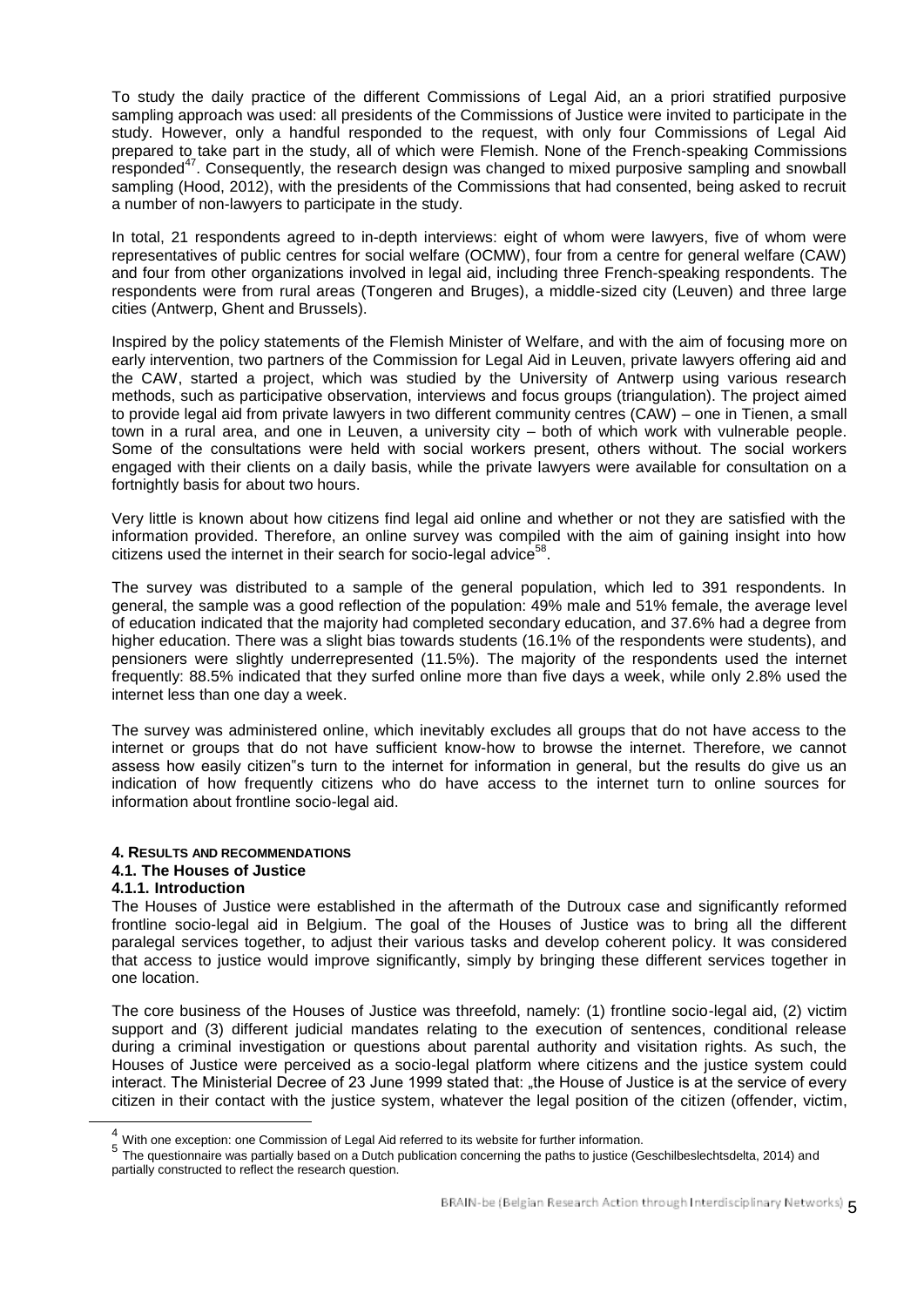injured party or indirectly involved in a judicial action)".

Although the Houses of Justice are autonomous institutions, with their own responsibilities and tasks, they also provide logistical support to the Commissions of Legal Aid, which are responsible for frontline legal aid. The Houses of Justice are obliged to provide a meeting place for the Commissions of Legal Aid and usually also provide a space for lawyers to hold consultations in frontline legal aid. As such, the Houses of Justice would be the perfect partner to implement a broad frontline legal aid system with sufficient attention to socio-legal aid.

Houses of Justice are staffed by justice assistants, who are social workers with a degree in human sciences rather than legal studies. When working on frontline legal aid, their advice might differ significantly from that of lawyers because of their background. Social workers do not reason from a legal point of view but from a social point of view.

However, there is little research examining how well the Houses of Justice have fulfilled their task. In 2004, Maes studied the annual reports of the Houses of Justice in the period 1999 to 2002 (Maes, 2004), reaching the following conclusions.

- 1) Although in 1999, the year of the foundation of the Houses of Justice, not every House of Justice provided frontline aid, by 2002 all of the Houses of Justice had an operational frontline aid scheme and the number of interventions more than doubled.
- 2) There were some differences between the regions of Flanders and Wallonia, with frontline aid first taking off in Flanders and Wallonia following shortly after.
- 3) There were differences in frontline aid between the districts in Flanders. The districts of Dendermonde, Mechelen and Hasselt did relatively well in providing frontline aid, while Veurne, Tongeren and Brussels scored poorly.
- 4) Overall, citizens were most likely to visit a House of Justice or phone in with questions. Only rarely were written questions submitted.
- 5) The questions were mostly about divorce/separation or information on judicial procedures. Little to no questions were asked about the House of Justice itself.
- 6) In most cases, the justice assistant found an answer or a solution, although they frequently referred to frontline legal aid or other legal services. Only rarely did the justice assistant refer to second-line legal aid.

The research by Maes is, however, already more than 10 years old and it is safe to assume that circumstances have changed. Therefore, more research was required to gain an understanding of the current frontline practices in the Houses of Justice.

According to Article 2, §1n 2 of the Royal Decree of 13 June 1999 (*BS* 26 June 1999), the Houses of Justice are responsible for the reception of justice seekers and the provision of information and advice to the users of the House of Justice, and, if necessary, should offer a referral to the competent authorities. The annual reports show that this definition of frontline aid has been interpreted in a restrictive manner. Especially in recent years, frontline socio-legal aid had been restricted to providing information on competences of the House of Justice itself (DG Justitiehuizen, Activiteitenrapport 2013).

### **4.1.2. Frontline interventions: the numbers**

The justice assistant will clarify the question. If the question is outside the scope of the competences of the House of Justice, the justice assistant will refer the client to the competent authority. If the question falls within the scope, the justice assistant will provide a general answer concerning the legislation and the law, or give preliminary advice on a concrete case. The preliminary advice can be oriented towards legal aid, social aid, mediation or alternative dispute resolution. If necessary, the justice assistant will still make a referral to frontline legal aid or another legal service (Drosens, 2011). It is clear that the justice assistant will take a broader look at a situation than a purely legal standpoint. This is also due to the fact that justice assistants are social workers and have little to no legal training.

Any intervention by a justice assistant is registered in a computer system called SIPAR. The data extracted from this system offers a good overview of the frontline operation within the House of Justice. However, it should be noted that the number of interventions recorded in the computer system is probably an underestimate because the justice assistant or the reception clerk do not always make the effort to register an intervention in the system (Dendermonde Report 2010; Eupen Report 2012). Table I presents the number of registered frontline interventions from 2010 until 2014: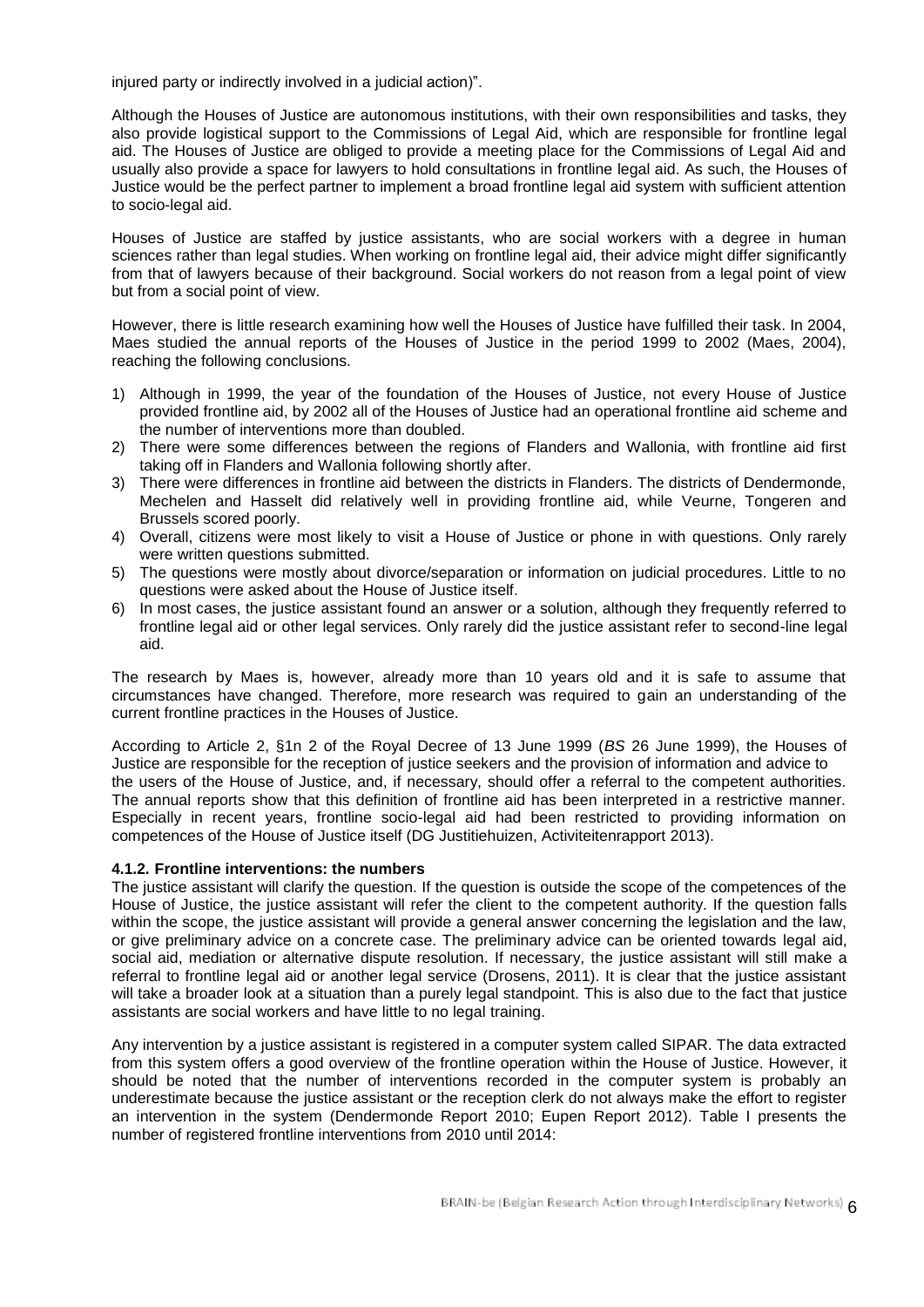|                    | 2010           | 2011 | 2012           | 2013 | 2014 |                   | 2010 | 2011 | 2012 | 2013 | 2014 |
|--------------------|----------------|------|----------------|------|------|-------------------|------|------|------|------|------|
| <b>Antwerp</b>     | 135            | 145  | 109            | 56   | 31   | Brussels-Fr.      | 589  | 493  |      | 191  | 81   |
| <b>Mechelen</b>    | 32             | 14   | 8              | 2    | 3    | Nijvel            | 124  | 185  |      | 98   | 106  |
| Turnhout           | $\overline{7}$ | 11   | $\overline{2}$ | 3    | 3    | Eupen             | 110  | 337  |      | 312  | 358  |
| <b>Hasselt</b>     | 636            | 651  | 495            | 442  | 485  | Hoei              | 69   | 108  |      | 112  | 99   |
| Tongeren           | 324            | 122  | 59             | 37   | 48   | Luik              | 356  | 447  |      | 407  | 273  |
| Leuven             | 11             | 6    | 3              | 0    |      | Verviers          | 288  | 254  |      | 173  | 173  |
| <b>Brussels</b>    | 254            | 182  | 80             | 61   | 29   | Aarlen            | 161  | 173  | 65   | 118  | 63   |
| <b>Dendermonde</b> | 1010           | 853  | 602            | 455  | 214  | Marche-en-Famenne | 716  | 683  | 641  | 703  | 724  |
| <b>Ghent</b>       | 846            | 860  | 815            | 784  | 408  | Neufchâteau       | 103  | 141  | 106  | 76   | 98   |
| <b>Oudenaarde</b>  | 49             | 79   | 38             | 72   | 51   | <b>Dinant</b>     | 353  | 311  | 283  | 285  | 202  |
| <b>Bruges</b>      | 51             | 33   | 31             | 20   | 8    | Namen             | 213  | 179  | 139  | 178  | 140  |
| Ypres              | 55             | 10   | 15             | 10   | 17   | Charleroi         | 944  | 834  | 599  | 345  | 282  |
| Kortrijk           | 780            | 608  | 580            | 562  | 462  | Bergen            | 189  | 137  | 191  | 150  | 23   |
| <b>Veurne</b>      | 361            | 248  | 135            | 47   | 52   | Doornik           | 299  | 112  | 303  | 232  | 21   |
| Total              | 4551           | 3822 | 2972           | 2551 | 1811 | Total             | 4514 | 4492 | 3718 | 3380 | 2643 |

**Table I - Registered first line interventions, 2010-2014**

In summary, it is clear that the number of interventions has decreased (Figure 1)



**Figure 1 - Source: Houses of Justice and UA**

There is a clear difference between Flanders and Wallonia, but there are also some distinct differences within Flanders. Hasselt, Dendermonde, Ghent and Kortrijk registered the most interventions, with more than 86% of the total interventions taking place in one of these four Houses of Justice. In Wallonia, differences between the districts is less clear cut; however, 62% of the interventions took place in Liège, Charleroi, Eupen or Marche-en-Famenne.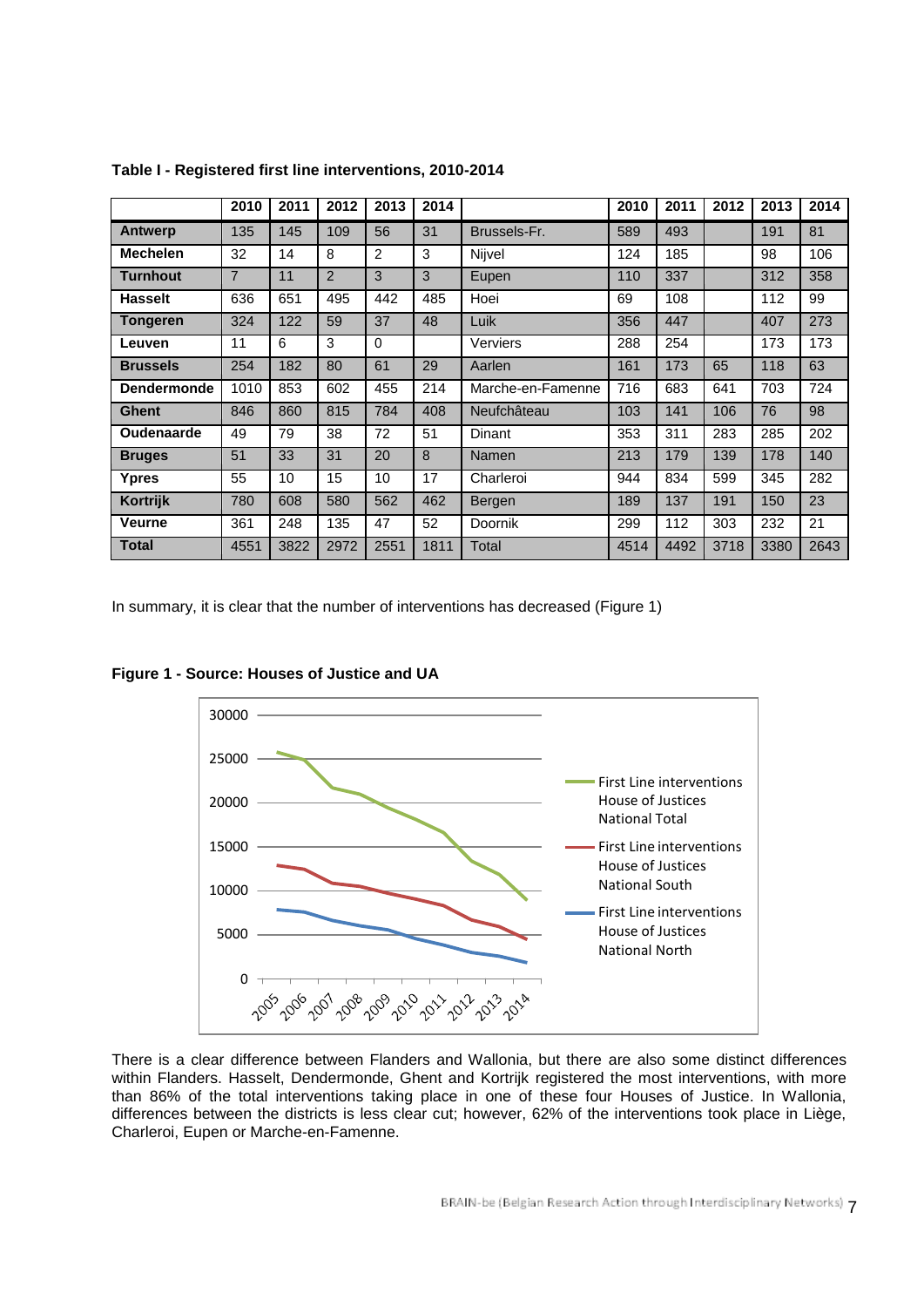

**Figure 2 - Frontline interventions in percentages for 2014**

### **4.1.3. Frontline legal aid as provided by the Houses of Justice**

The way in which frontline legal aid is provided by each of the Houses of Justice differs significantly. In 2010 and 2011, many Houses of Justice had consultation hours on fixed days, allowing the justice seeker to simply walk in and ask questions (Arlon Report 2010; Neufchâteau Report 2011) or even daily consultation hours (Namur Report 2011; Ghent Report 2010). However, there were a number of Houses of Justice that did not have fixed consultation hours (Bruges Report 2010; Antwerp Report 2011; Turnhout Report) or no longer had them (Ypres Report 2010), but they would respond to questions by citizens if asked. In 2011, the House of Justice in Oudenaarde had a telephone service staffed by five justice assistants.

However, in all of the Houses of Justice, the justice assistants who were entrusted with frontline legal aid provided this service (often voluntarily) in addition to their workload in other domains. There were no justice assistants solely available for frontline aid.

Not only are there differences between the availability of frontline aid, the Houses of Justice also approached frontline legal aid differently. All of the Houses of Justice provided "reactive" first-line aid, meaning that information was given or made available upon request. However, there was little to no proactive first-line aid. The initiative must be taken by the justice seeker, who contacts the House of Justice with a specific problem, situation or conflict.

None of the Houses of Justice invested in proactive first-line aid through outreach to vulnerable groups of citizens. Outreach implies that information is provided to vulnerable citizens before a problem rises. The initiative is thus taken by the House of Justice itself rather than the citizen. However, there were some minor forms of outreach. For example, the House of Justice in Ghent provided proactive first-line aid for offenders on probation by inviting everyone who had received a probation sentence to a meeting to obtain more information on probation within 48 hours.

### **4.1.4. Deterioration of frontline operations**

Since the reorganization in 2005, the Houses of Justice restrict their frontline interventions to certain issues, more specifically, criminal law, family law and information on paralegal services that the Houses of Justice provide. In other words, first-line interventions are restricted to questions about the core business of the Houses of Justice themselves. All other issues, such as juvenile law, civil procedures and migration law, are regarded as outside the competence of the House of Justice, and citizens with questions related to these subjects will be referred to other paralegal or legal organizations, or to frontline lawyers who hold consultations within the Houses of Justice.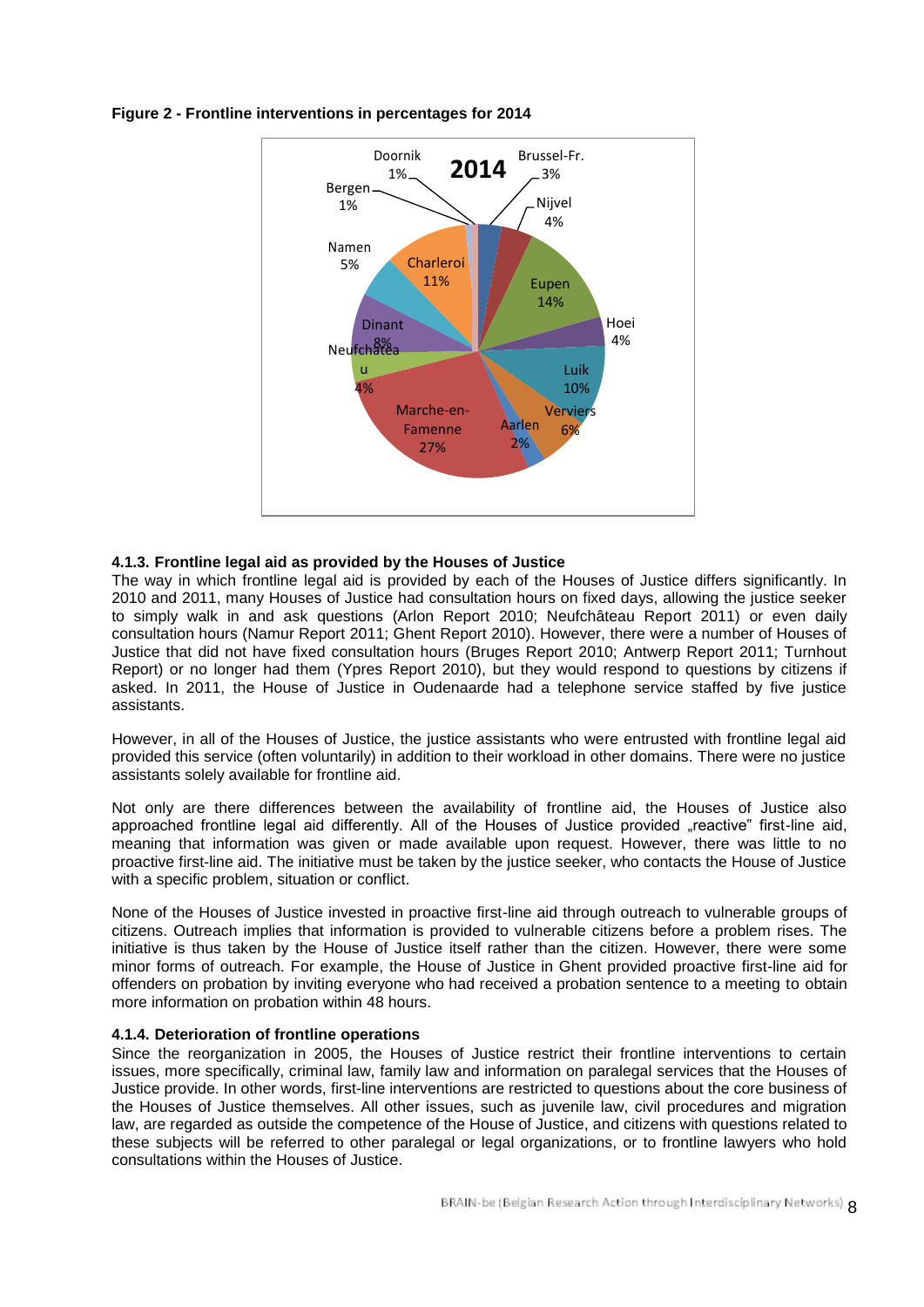There are number of reasons why frontline aid in the Houses of Justice has decreased over the years. Firstly, there was a shift in the required objectives of the Houses of Justice. While the Houses of Justices were founded in order to improve access to justice, in recent years they were much more focused on security and risk analysis. Frontline operations were deemed less important than the execution of sentences and conditional releases. The increasing importance of the role of the Houses of Justice in criminal cases was not accompanied by an increase in staff, thereby making it necessary to reallocate the available personnel and means, and investing less in frontline operations.

Secondly, there is no policy from above concerning the way Houses of Justice should provide access to justice through frontline operations. Therefore, the different Houses of Justice each developed their own strategy, with little to no knowledge about how other Houses of Justice were implementing frontline operations. The lack of a general policy, in combination with little investment in the training of staff to respond to citizens seeking information on socio-legal topics, resulted in a very limited definition of frontline operations and systematic referral to legal first-aid provided by lawyers rather than social workers.

The lack of cooperation and knowledge-sharing between the Houses of Justice is apparent in daily practice. For example, over the years, every House of Justice has gathered information relevant to frontline services, such as a list of frequently asked questions. This information needs to be stored and must be easily accessible to other justice assistants. Most Houses of Justice have developed methods and rules for data storage, which includes methods to update, correct and/or supplement the information. However, data storage is not unified, meaning that the justice assistant of one House of Justice cannot consult information available in another House of Justice.

In recent years, nearly all of the Houses of Justice have decreased their frontline services and/or are planning to begin limiting or further limit frontline services<sup>6</sup>. Most Houses of Justice no longer provide any walk-in sessions for citizens who have questions. If a citizen does contact a House of Justice, their first point of contact is often the receptionist, who will refer the justice seeker to the appropriate organization for frontline legal aid. In some Houses of Justice, justice assistants still voluntarily participate in a frontline aid scheme, which they do in addition to their daily workload.

### **4.1.5. The failure of socio-legal aid given by the Houses of Justice**

Since the reorganization in 2005, the Houses of Justice have cut back on their frontline services. Their main focus is now on their primary tasks as specified by the law, such that they now essentially provide a second-line service. In some Houses of Justice, as mentioned above, frontline services have been maintained, often on a voluntary basis, by the justice assistants or through an IT tool at the disposal of citizens (Dinant Report 2010). These are, however, local initiatives that have no general effect. In most Houses of Justice, frontline services are reduced to a strict minimum and questions are answered on an individual basis.

Nevertheless, the Houses of Justice have the potential to fulfil a bridging function between the citizen and the justice system by introducing legal aid to broader frontline services provided by social workers. Due to budget cuts, understaffing and an increasing focus on risk analysis, frontline services have been put on the back burner; however, it seems necessary that a general policy regarding frontline services is required. To date, the State has more or less left every House of Justice to fend for itself and to decide autonomously what it understands by the term "frontline service".

The transfer of the competence regarding frontline services to the communities in 2014, has spurred hope that change is on the way. In his policy statement of 1 October 2015, the Minister of Welfare, Public Health and Family chose to strongly embed frontline legal aid within a general welfare approach. It is thus likely that the general frontline services exercised by non-legals within the Houses of Justice will be redrafted and potentially revalued.

The frontline services of the Houses of Justice should not be confused with the frontline legal aid provided by lawyers and the Commission of Legal Aid. According to Article 2 §1, 5 of the Royal Decree of 13 June 1999, the Houses of Justice must provide logistical support to the Commission of Legal Aid. They should provide a location for lawyers to practise frontline legal aid and for the Commission of Legal Aid to hold meetings. However, the Houses of Justice do not take part in the Commission of Legal Aid and cannot be part of the Commission. In some Houses of Justice there is cooperation between the Commission of Legal Aid and the House of Justice through social workers who provide frontline services also taking part in the meetings of the Commission as observers (Dendermonde Report 2011; Neufchâteau Report 2011), but

<sup>-</sup> $6$  Only the House of Justice in Liège is planning to further invest and maintain their first-line service to citizens.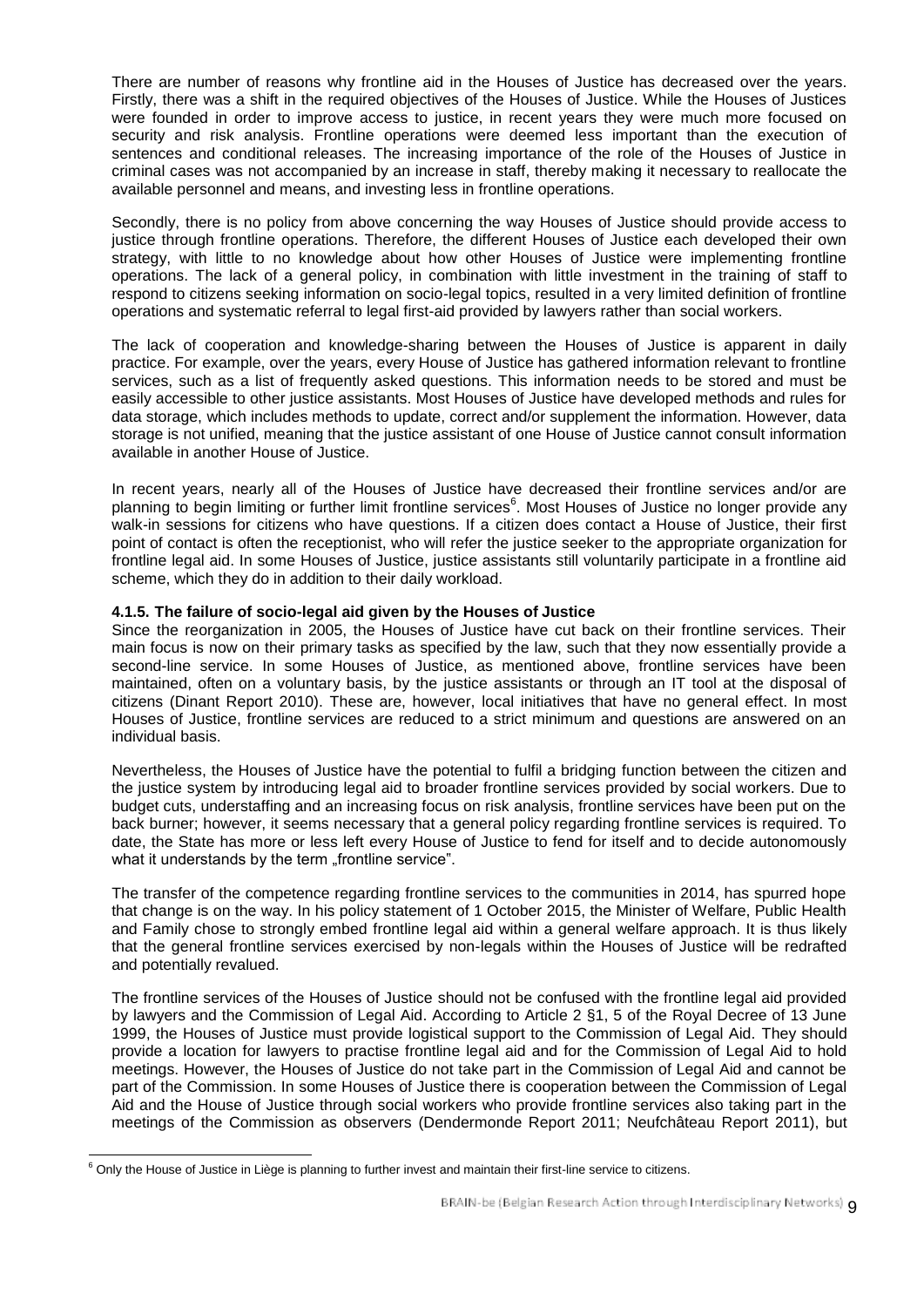there is no obligation to cooperate. Cooperation would, however, be an asset for the Houses of Justice, in assisting the provision of frontline services in a socio-legal practice environment, especially because both frontline services and frontline legal aid are confronted with similar questions and problems, but might come to very different solutions due to the different backgrounds of the individual providing the service. While a justice assistant will answer a question with recourse to experience as a social worker, a lawyer will primarily look at the legal aspects. The justice seeker might well be best served by professionals who have some knowledge of both aspects and an interdisciplinary approach to frontline legal aid. In the next section, we will examine the organization of the Commissions of Legal Aid as a body providing frontline legal aid.

# **3.2. Commissions of Legal Aid**

## **3.2.1. Introduction**

In every judicial district, a Commission of Legal Aid is entrusted with the different aspects of frontline and second-line legal aid. According to Article 508/2 §3 of the Judicial Code, half of the Commission of Legal Aid is composed of lawyers assigned by the Bar Association, while the other half is composed of representatives of public centres for social welfare (OCMW), centres for general welfare (CAW) and the various organizations providing legal aid within the relevant judicial district. The president of the Bar Association appoints the president of the Commission of Legal Aid. Generally, it is the president of the Commission who will nominate the lawyers. This selection is more or less informal: a letter is written to all lawyers, asking whether or not they wish to participate in the Commission of Legal Aid, with the president having the final word.

The selection procedure for the social workers is strictly regulated by the Royal Decree of 20 December 1999. When there is a position open on the Commission, all public centres for social welfare (OCMW), centres for general welfare (CAW) and the various organizations providing legal aid within the judicial district are asked whether or not they want to propose a member. The Commission decides which candidates are appointed.

### **3.2.2. Failure of integrated frontline legal aid**

Although the Commissions of Legal Aid are composed of lawyers and representatives of socio-legal aid organizations, lawyers have the upper-hand for a number of reasons. Firstly, in some Commissions, lawyers are simply in the majority, because a socio-legal organization might choose a lawyer as its representative. This was the case, for example, in a Commission of Legal Aid where the Union des Locataires chose a lawyer as its representative. Secondly, most Commission members restrict their involvement to participation in the Commission"s meetings, and spend little time on the formulation of goals and the development of policy lines. Consequently, it is usually the president of the Commission, a lawyer, who is responsible for its general policy.

Although the legislator states that the Commissions of Legal Aid should: (1) provide frontline legal aid by lawyers and (2) streamline the already available legal aid provided by social organizations, Commissions of Legal Aid have usually focused on the first aspect. The field of socio-legal aid remains diffuse and vague, with each organization following its own policy line and specialization, often unaware of the socio-legal aid provided by others in the field. Many of the respondents referred to a sense of competition between representatives of social organizations and lawyers. This might be explained by ignorance of the services that others provide. For example, one of the respondents (a representative of the centre for welfare), noted that their organization often offered advice on issues associated with rent, while the Union des Locataires was specialized in all matters relating to rent. Apparently, the Commission of Legal Aid did not provide the necessary forum to align the different organizations.

The Commissions of Legal Aid are largely autonomous in relation to the policy they develop. The legislator has only provided limited information regarding the goals of the Commissions and has not provided any guidelines about how these goals should be achieved or how the success of the Commission"s daily work should be measured. Thus, it is left up to the bar to shape and implement the Commission"s policy. The government has never exerted control over how the Commissions of Legal Aid determine their policy lines and whether or not the different Commissions of Legal Aid have achieved their goals. Every Commission publishes an annual report for the Minister of Justice, but these reports have never led to political intervention, nor have any remarks or questions ever been asked by the Minister of Justice to the various Commissions. Consequently, every Commission has developed its own routine, largely without external oversight.

### **3.2.3. Implications of the Sixth State Reform**

The Commissions of Legal Aid were founded in order to organize the entire field of frontline legal aid. However, due to a lack of policy and control issues in the state department, this goal was not achieved. On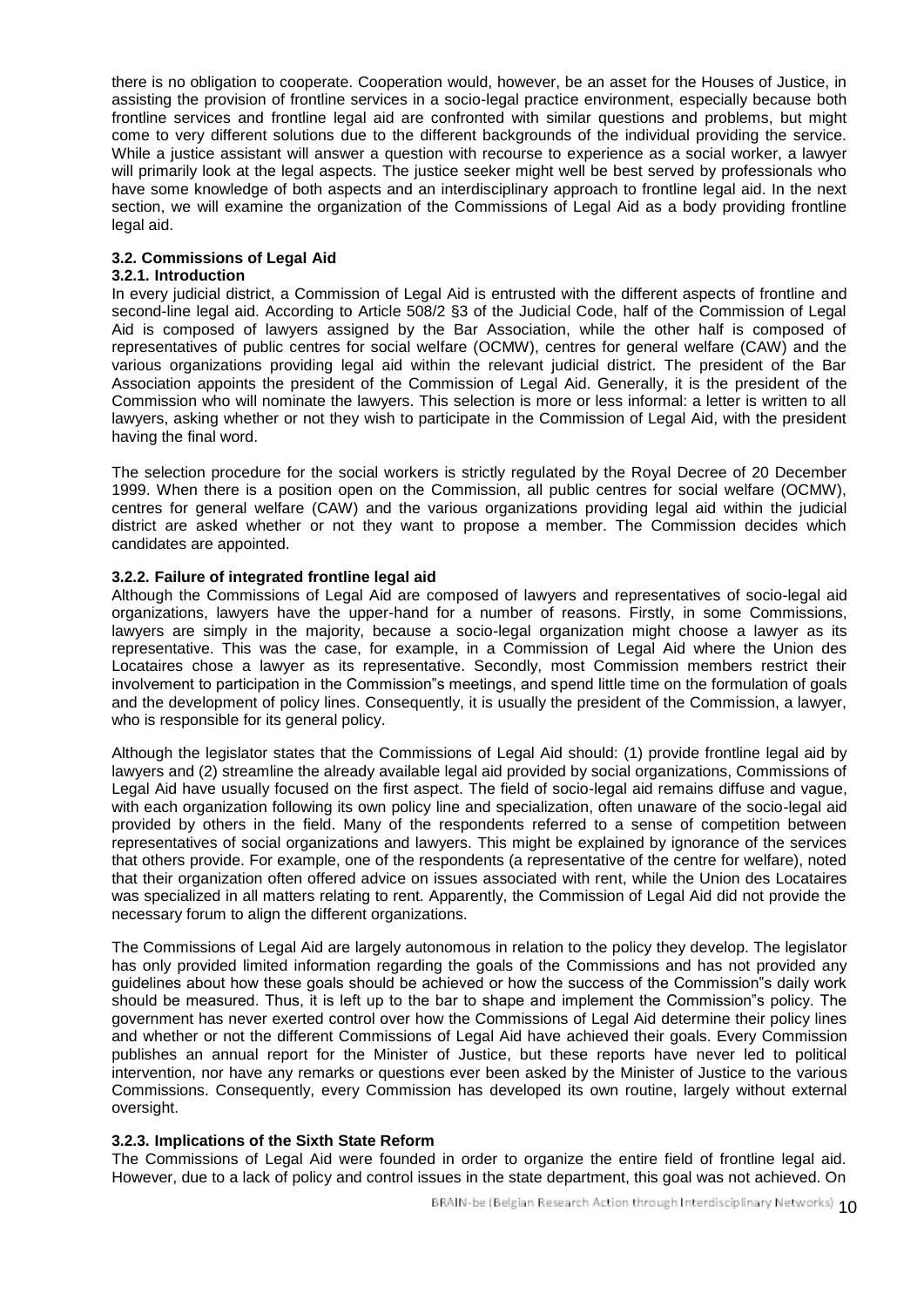the contrary, Commissions of Legal Aid have mainly focused on frontline legal aid provided by lawyers and have not made any significant improvements to the diffuse and often parallel area of first-line legal aid provided by different social organizations. The Sixth State Reform could potentially improve this situation because frontline legal aid has been transferred from the federal state to the communities, including the organization of the Commissions of Legal Aid.

In Flanders, frontline legal aid is regarded as an inherent aspect of the Department of Welfare<sup>7</sup>. The Minister of Welfare considers frontline legal aid as a preventive measure: by intervening early and informing or advising citizens, further escalation of a conflict might be prevented. This welfare approach might lead to significant changes in the operations of the Commissions of Legal Aid because the focus will most likely shift from a legal point of view to a more holistic approach, and referral to alternative dispute resolution and other social services will become more frequent. The Minister of Welfare also wants to impose quality standards and guidelines on how the Commissions of Legal Aid perform their role<sup>811</sup>. It is already clear that the Minister of Welfare wants to achieve a single integrated reception service that is easily accessible and low cost, in order to provide access to justice. The integrated approach demands an interdisciplinary method that the Commissions of Legal Aid are currently lacking.

In Wallonia, legislative action has also been undertaken to reform frontline legal aid. On 12 October 2016, the Decree Concerning the Accreditation and Subsidy of the Partners for Legal Aid was promulgated (Décret relative à l"agrément et au subventionnement des partenaires apportant de l"aide aux justiciables). This Decree covers all aspects of socio-legal aid and expresses two fundamental principles. Firstly, sociolegal aid should be organized with regard to the demand side. The citizen, as a consumer of frontline legal aid, should be served as well as is possible. This means a shift in the approach to socio-legal aid, which to date has been primarily focused on the supply side: Houses of Justice provide information primarily about their own operations, while lawyers hold consultations focusing on legal aspects of a conflict situation, but rarely referring to social aid.

To create an integrated system of frontline legal aid, the Decree established three consultative bodies: one overarching Commission (la Commission communautaire des Partenariats) and a Commission d"arrondissement des Partenariats in each judicial district*.* Every district Commission has three subcommittees focusing on specific topics (les Commissions thématiques des Partenariats): the offender, the victim and every other citizen who does not fall within the first two categories. The second fundamental principle concerns the funding of socio-legal aid schemes. The organizations will not be funded according to the number of people employed, but according to the extent that the organization reaches the goal of providing effective socio-legal aid. This implies that the government must establish methods and standards to measure the quality of the service delivered.

However, the new Decree does not encompass frontline legal aid provided by the Commissions of Legal Aid. Wallonia has opted to maintain the current role of the Commissions of Legal Aid, but restrict their competences to the organization of consultation hours in the framework of frontline legal aid. This means that the Commission of Legal Aid is no longer responsible for streamlining the entire landscape of frontline legal aid. As such, the French-speaking community has changed the legislation in order to fit daily practice.

Since the Sixth State Reform, both the Flemish and the French-speaking communities have taken steps to reform frontline legal aid. Some of the respondents, especially lawyers, are wary of the increasing involvement of the state authorities in the organization of frontline legal aid, while others are already taking initiatives to integrate frontline legal aid provided by lawyers and socio-legal aid. One example is the research project initiated by the Commission of Legal Aid in Leuven (*infra*).

## **3.3. Early intervention: a research project**

### **3.3.1. Introduction**

-

Inspired by the policy statements of the Flemish Minister of Welfare and aiming to focus more attention on early intervention, a project was set up between two partners of the Commission for Legal Aid in Leuven: private lawyers offering aid and the CAW. The project aimed to provide legal aid from private lawyers in two different community centres (CAW) – one in Tienen, a small town in a rural area, and one in Leuven, a university city – both of which work with vulnerable people. Some of the consultations were held with social workers present, others without. These social workers engaged with their clients on a daily basis, while the private lawyers were available for consultation every fortnight for about two hours. The project ran for a period of six months.

<sup>&</sup>lt;sup>7</sup> Although recently there have been rumours that a department of justice will be founded within the Flemish Community.

<sup>8</sup> Beleidsbrief Welzijn, Volksgezondheid en Gezin 2016-2017, Minister VANDEURZEN, Parl.St.Vl.Parl. 2016-2017, nr. 941/1, 56-57.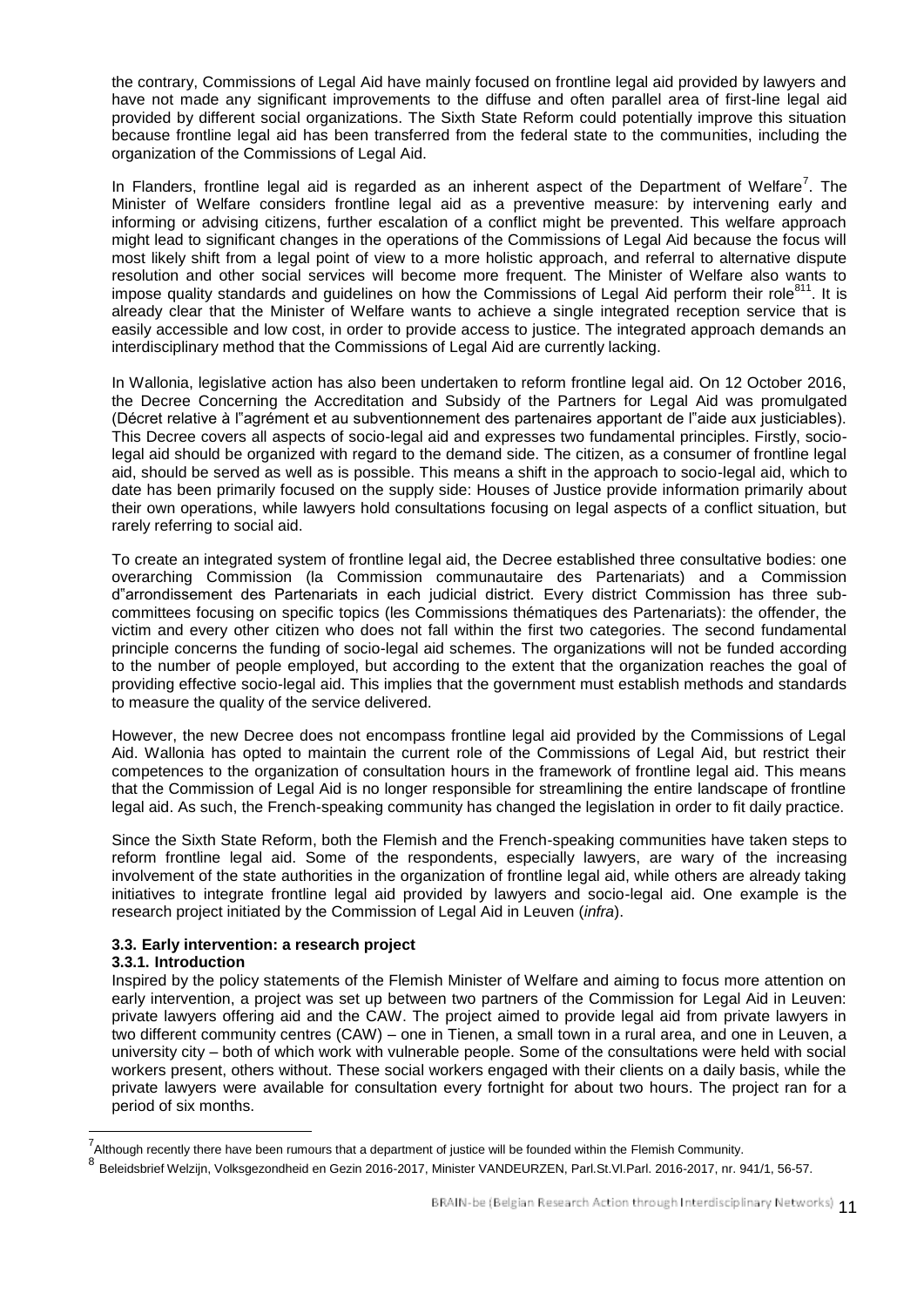The project was conceived after evidence was found to suggest that frontline aid from private lawyers was more often provided to the middle class rather than the most vulnerable. The project thus aimed to inform and advise more vulnerable people about legal issues within a social setting. Based on the literature, one might describe this form of proactive legal aid service as "peripatetic outreach" or "inreach" (Stimson et al., 1994; Rhodes, 1994; Grymonprez and Mathijssen, 2014; Van Doorn et al., 2008), in the sense that private lawyers visit locations where vulnerable people often meet each other. The community centres co-exist alongside regular welfare organizations and have developed an appropriate method to reach vulnerable people, referred to as "presence theory" (Baart, 2011) or "basisschakelmethodiek" (basic chain method) (Baert and Droogmans, 2010). The project differs from the frontline legal aid organized by the Commissions of Legal Aid.

### **3.3.2. The difficulties of communication and cooperation between the legal and social professional**

Private lawyers normally provide consultations in different settings within a judicial district, for example, at the courts, the House of Justice, or local public welfare centres. These services are more reactive, and are usually used by the middle class. During these brief consultations (approximately 10 minutes), legal issues will be handled, but only practical legal information is offered, sometimes more elaborate than others, with the offer of only initial brief advice and no follow-up. Of the referrals, 90% are to a private lawyer in the second line if the client needs to make further contact with a counterpart, or requires a letter, or when the frontline lawyer is not sufficiently familiar with the legal matter.

In the case of a social problem within a legal context, private lawyers do not have the requisite knowledge of social welfare organizations, and do not refer clients to social welfare organizations or other socio-legal aid services such as those offered by unions, housing unions, consumer organizations or ombudsmen. These organizations often work with vulnerable people or a mixed public and provide a social space where intake is done by social workers or employed lawyers (e.g. OCMW and CAW)<sup>9</sup>. These lawyers provide legal aid for clients by supporting social workers when their clients are confronted with legal issues, and they are familiar with social issues as well. Thus, they not only provide legal information and advice but also assistance, mediation and representation.

During the project, it became clear that not every private lawyer felt at ease, and they often lacked the basic attitude required. In this environment, it is not necessary to be a brilliant private lawyer but to be a "human being". It is possible to characterize private lawyers as somewhat distant, primarily problemfocused, taking a more rationalistic position, looking at the objective facts and interpreting these facts within a legal framework (atomistic rather than holistic). Primarily, they wish to intervene immediately and see themselves as advocating on behalf of the clients (the advocacy model, according to Galowitz) (Galowitz, 1999; Aiken and Wizner, 2003; Hyam et al., 2013; Rizzo et al., 2015).

In the community centre, the private lawyers had direct contact with clients around a table, where they might drink coffee and talk about everyday life issues. Thus, rather than hide behind their desks, in the centre they had more space and time to not only build formal, but also to develop informal, contacts. This contact created less distance and more proximity. The presence of the private lawyers also led the clients to trust them more, which they considered was more important than a confidential or private conversation. The process was about building an understanding or even a relationship. This understanding meant more to the clients than the lawyers simply helping them to rationalize the legal issues or problems. Their daily life issues not only concerned legal problems but often also social problems. This complex context was what was important, whether a specific issue was legal or social. In fact, both contexts could be intertwined, with even a small legal question potentially containing various legal sub-problems, hiding legal complexity within a social context or vice versa.

The presence of the private lawyers also changed the attitude of the social workers to the law. Although social workers are often the first to face the legal problems of their clients, they do not generally regard these problems as purely legal and consider the issue might be addressed through social work (Aiken and Wizner, 2003). A study by Michael Preston Shoot (2011 and 2013) revealed that social workers considered law to be a tool for resolving issues, challenging inequality, protecting people at risk and meeting their needs. Nevertheless, while these final-year social work students reported less anxiety about using and keeping up-to-date with the law, their levels of anxiety in relation to it remained high. As law has become such a central feature of contemporary social work practice, the students were particularly concerned about how to keep up-to-date and how to ensure that the information they provided was accurate.

 $\overline{\phantom{a}}$ 

 $^9$  The lawyers working in these organizations have a law degree but are not members of the bar. Lawyers who are members of the bar will be called "private lawyers". The term "lawyer" as such refers to someone with a law degree who is not a member of the bar.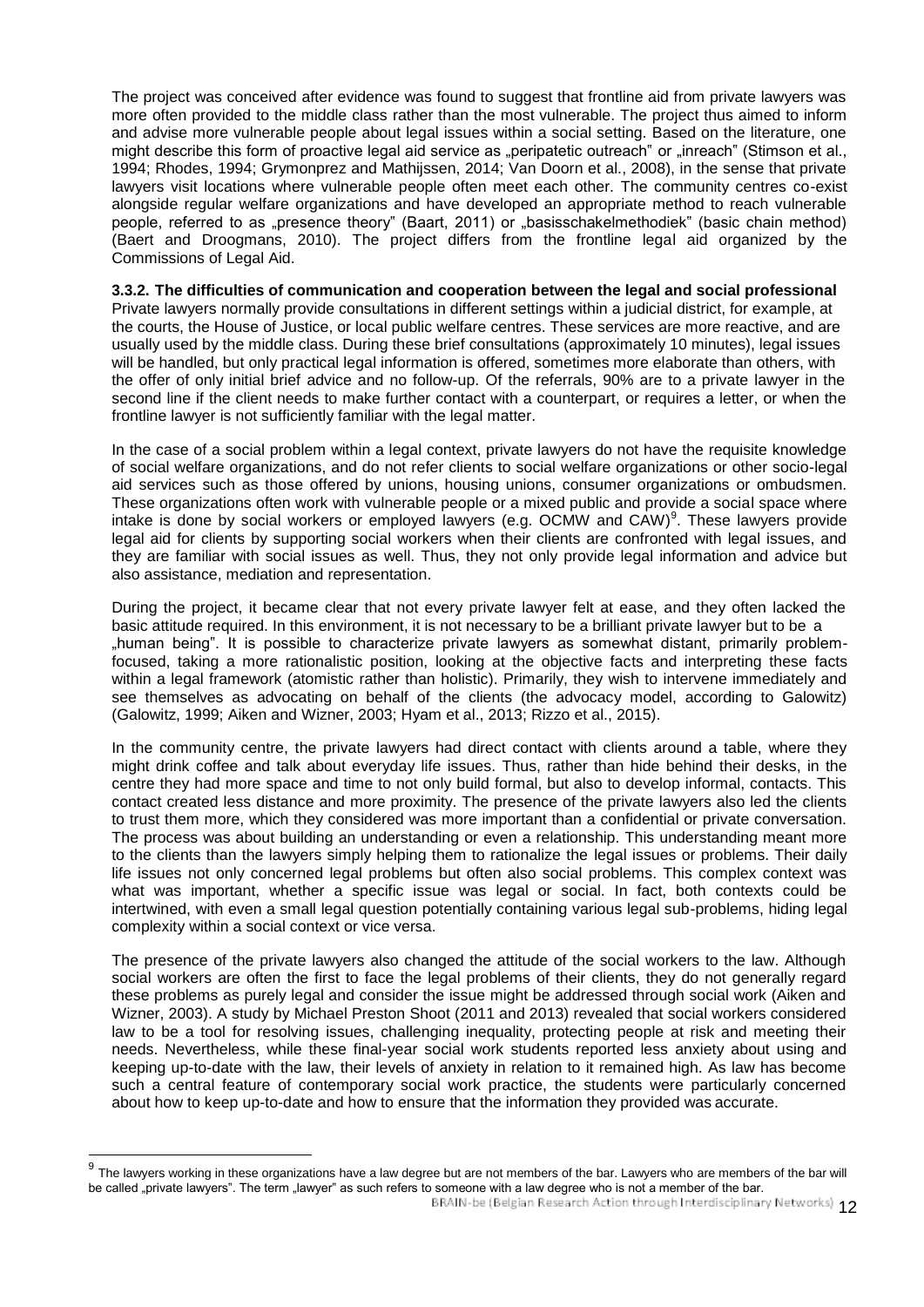At the same time, the social workers in the project used different methods to work with clients. In contrast to the private lawyers, they were client-focused, sought more proximity, built up relationships, worked within the life world of the clients, were more contextual, more present, and as Galowitz stated, they tried to act in the best interests of the client, which is not always to the immediate benefit of the client (best interest model). In the community centres, legal issues were normally referred to in-house lawyers who remained at a distance (it was necessary to make an appointment, and the lawyers only provided legal information and referred people to other legal services). During the project, however, social workers had direct contact with the private lawyers, with whom they were previously not familiar and had often had bad experiences.

We can also make a distinction between consultations with and without social workers present. Social workers are well trained in communication skills, they are familiar with the daily life problems of their clients, and they are able to translate their clients" experience of the world to the lawyer, who functions in a legal system that is distinct and distant from that world. In doing so, the social workers create a bridge between these life and system worlds (Habermas, 1984; De Savornin Lohman and Raaff, 2012; Zifcak, 2014; Kunneman, 2015). By attending these consultations, they also obtained more knowledge about the current legal framework, which addressed their lack of basic up-to-date legal information. Thus, they became more aware of how to detect legal issues; in fact, more aware that they could detect the different legal issues at a very early stage in social contact with the client.

The clients of the community centre were mostly vulnerable people, some having psycho-social problems, others being former prisoners, and others who were homeless, facing poverty, or had a weak network of support. Due to the presence of the lawyers, and after realizing that the same lawyers would return and thus showed some commitment, they started to think and talk more about legal issues in their lives (family issues, debt problems, housing, etc.) and thus gained greater legal awareness. In this way, they came to regard the private lawyers not merely as professionals operating at a distance, but as human beings, and became less afraid of them. Many clients had already had an appointment with a private lawyer at no cost, but had experienced a lot of difficulty in trying to contact them, as well as problems understanding them due to their use of difficult legal language.

Based on the results of the research, some features of a proactive legal service based on outreach could be distinguished (Forell and Gray, 2009).

- *1) Inter*disciplinarity: legal and non-legal organizations should work together in formal and informal ways
- *2)* They should be located in the same areas or places as vulnerable people
- *3)* Flexibility: urgent matters, time, space
- *4)* Costs: while it seems more expensive, it can save costs created by X-inefficiency in the second line; the lawyers will also need specific skills (training)
- *5)* Monitoring: always looking to improve outreach services (e.g. supporting social workers with legal tools and more complex cases for lawyers; see CAW Brussels project, not evaluated yet)
- *6) Intra*disciplinarity:
	- a. social workers should obtain more legal skills to detect legal issues, and even provide basic legal advice and refer or orient the client in a more guided way
	- b. lawyers should learn more communication skills and other methods, such as "multidirected partiality", to inform and advise clients (Boszormenyi-Nagy and Krasner 1986). As Coleman concluded:

*Attorneys typically do not receive much instruction in counselling or interacting with clients, and so these social work skills are critical. This observation is especially true because it is often necessary to understand the psychological aspects of the clients" legal problems in order to help them. Indigent clients usually have a variety of problems that contribute to, or in some way affect their legal situations* (Coleman, 2001).

The project succeeded in bringing law into the daily lives of vulnerable people in a community centre. Two professional fields made contact with each other in what we would call "socio-legal practice", which might be characterized as: professional proximity (rather than distance), responsibility (able to respond adequately to the social and legal issues), communication (able to be agents of transformation) (Albiston and Sandefur, 2013) and legal presence (in time and space, able to intervene if necessary).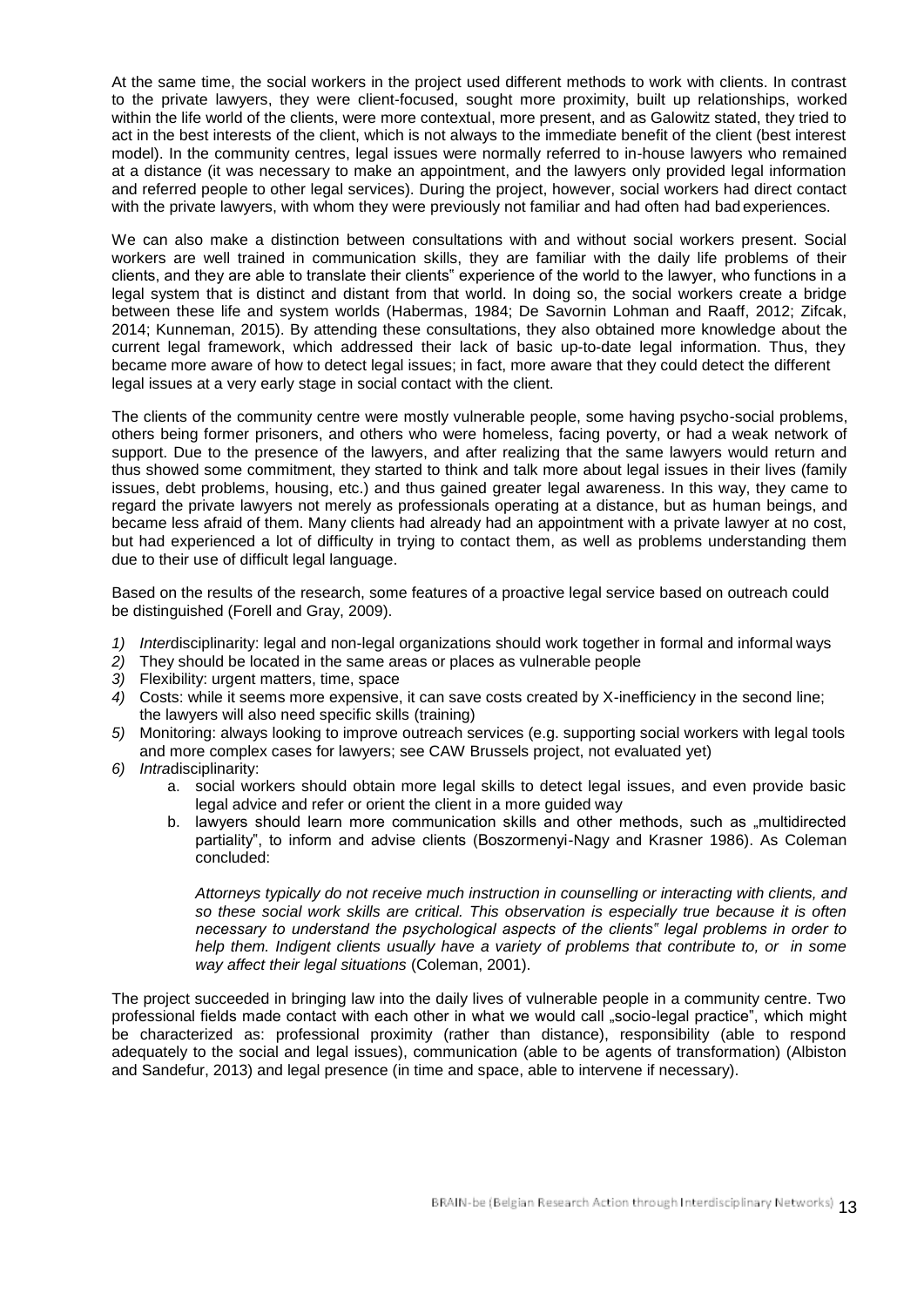## **3.4. Access to justice and e-Justice**

### **3.4.1. Introduction**

The Flemish Minister of Welfare has referred to online tools for legal aid as a way of improving access to justice<sup>10</sup>. The concept of e-Justice might give a new impetus to the debate about access to justice. The European Commission defines the purpose of e-Justice as:

to improve citizens" access to justice and to make legal action more effective, the latter being understood as any type of activity involving the resolution of a dispute or the punishment of criminal behaviour (Communication from the Commission to the Council, the European Parliament and the European Economic and Social Committee Towards a European e-Justice Strategy)<sup>11</sup>.

The European Parliament, in its resolution of 18 December 2008, which contains recommendations to the Commission, asserted that "e-Justice has a broad definition including, in general, the use of electronic technologies in the field of justice"<sup>1215</sup>. In its multi-annual European e-Justice action plan for 2009-2013, the Council referred to "the use of information and communication technologies (ICT) in the field of justice".

Hence, the term "e-Justice" does not refer to a different kind of justice, an alternative judicial power, or divergentjudicial procedures, but to ordinary justice involving the use of IT tools in the organization and performance of tasks by the regular judicial bodies (Inchausti, 2012). The characteristics of e-Justice include: (1) internet services for the purpose of public information (or even data exchange between citizens and judicial organizations); (2) internet services that exchange data between organizations (business-tobusiness); (3) intranet services to facilitate procedures within a given organization (e.g. workflow systems); (4) services that provide "juridical communication" (e.g. protected email, digital signatures); (5) services for digital audio and video-recording (e.g. systems for relaying court hearings); and (6) video communication services (tele-surveillance and long-distance interrogation) (Vassileva, 2007).

E-Justice in Belgium is still in a very early stage; however, multiple initiatives have been developed in this field. First and foremost, the federal government provides information on various departmental websites. In addition, there are sites of the various authorities and public law institutions that provide more or less extensive information about citizen"s rights and obligations (Gibens, 2014). In addition to the public sector, many private organizations also provide online tools and solutions for legal problems; for example, the website of the Centres for General Welfare [\(www.caw.be/jouw-vraag-onze-eerste-zorg\)](http://www.caw.be/jouw-vraag-onze-eerste-zorg)) or the ombudsman"s website [www.ombudsman.be,](http://www.ombudsman.be/) which not only provides information on referrals to the relevant ombudsman in the area but also includes a step-by-step platform for filing complaints. Several websites also provide the option of downloading relevant texts and templates of documents and contracts, such as the website of the Flemish tenants" platform (Gibens, 2014).

### **3.4.2. Online behaviour of citizens confronted with legal problems**

The respondents in our study were asked whether they had experienced any problems in the past three years concerning: (1) work, (2) real estate purchase, (3) renting a home, (4) rent of other real estate, (5) purchase of a good or a service, (6) money, (7) minors within the context of the family, (8) health issues, (9) damages of any kind, (10) family excluding minors or (11) conflict with the government authorities<sup>13</sup>. The most frequently encountered problems were health issues (24.3%), work-related issues (24.3%), purchase of a good or service (17.5%) and money (17.4%). The least frequent problems concerned conflict with government institutions (4.6%) and problems with minors within the family (5.1%)<sup>14</sup>. However, 40% of the respondents  $(N = 156)$  did not encounter any significant legal problems in any of the areas listed.

The respondents were asked how the legal issue was resolved and whether legal action was taken against them; whether they had taken legal action themselves; whether they had threatened to undertake legal action; or none of the above. It was surprising to see that in 65% of the cases no threat of or actual legal action was undertaken. Only 12% had undertaken legal action and 14% had threatened to do so. In 9% of the cases, the respondents were subject to legal action taken by the opposite party.

The internet did not serve as the primary source of information for the respondents, with only 35% using online tools to find a solution to the conflict, and 55% reporting that they had not<sup>1518</sup>. The majority of the

-

<sup>10</sup> Beleidsbrief Welzijn, Volksgezondheid en Gezin 2015-2016, Minister VANDEURZEN, *Parl.St.Vl.Parl.* 2015-2016, nr. 506/1, 53.

<sup>11</sup> 30 May 2008, Com(2008) 329 final (3).

<sup>12</sup> OJ C 75, 31 March 2009.

<sup>&</sup>lt;sup>13</sup> When a respondent indicated that they had in fact encountered legal problems with more than one of the areas indicated in the survey, they were requested to select one area to complete the rest of the questionnaire.

<sup>&</sup>lt;sup>+</sup> Children younger than 18 years old.

<sup>15 10%</sup> indicated they did not recall whether or not they had searched online for possible solutions.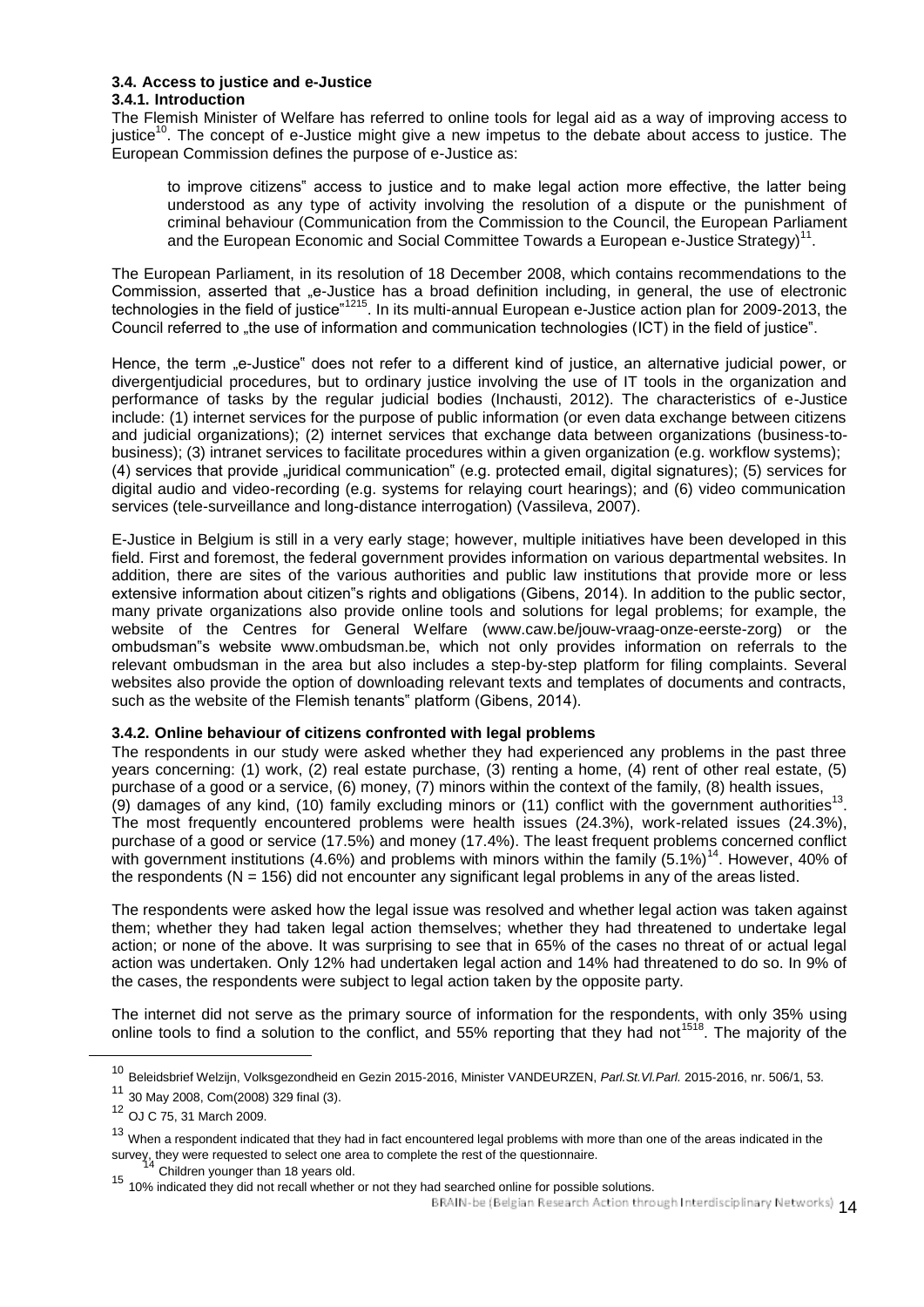respondents who had used online tools reported that they had typed some terms into a search engine (66%), while 30% indicated that they began by searching for websites of organizations and/or institutions that provided socio-legal aid. When asked whether or not they deemed the online advice sufficient, 61% of the respondents answered affirmatively, while  $36\%$  considered the online information insufficient ( $N = 30$ ).

Of those who were unsatisfied with the online information, 3% were not satisfied because they did not understand the information provided, 20% were not sure whether they were on the right website, 27% were not sure whether the website offered correct information, and 13% of the respondents could not determine whether they were consulting the right website or if the information was correct. In addition, a total of 20% of the respondents indicated that the information they were looking for was not provided by the online sources they consulted.

At the end of the survey, all respondents – including those who had indicated that they did not use online tools to search for socio-legal information – were asked whether they considered the internet as a useful source of information that had helped them find a solution to the conflict. In total, 76% of the respondents indicated that the internet was a "sufficient", "good" or "excellent" source of information.

A total of 45% of the respondents who used online tools did not take any action after online consultation of relevant websites, 33% took action themselves, 16% contacted the organization or socio-legal aid worker they found online and 4% contacted a different organization rather than the socio-legal aid worker they had found online.

This leads to the following conclusions. Firstly, online legal tools are a source of socio-legal information to citizens, as 60% of the respondents indicated that they had used the internet as a source of information. However, when considering that our pilot survey suggested that 88.5% of the population use the internet on an almost daily basis, this result might seem low. It might be expected that in the future, the percentage of citizens who will use the internet as a source of information on dispute resolution will increase. Secondly, in general, 76% of the respondents deemed the internet to be a useful source of information that could potentially help them find solution. However, only 61% of those who had actually used the internet as a source of information were satisfied with the service provided, while 36% considered the online information insufficient. The reason why the information was deemed insufficient varied. In some cases, it was unclear to the respondents whether they had accurate information, while other respondents indicated that information on their specific situation was not provided.

### **3.4.3. E-Justice: a new model of frontline legal aid**

-

Online tools are a part of contemporary society and are used by citizens to find information about and/or solutions to their legal problems. Online tools should therefore be regarded as an important element of justice systems, currently still in the early stages, but most likely gaining influence in the future.

Online legal tools could be limited to providing information by listing frequently asked questions or by giving a brief overview of the citizen"s rights and duties; however, it is not unthinkable that, in the near future, online tools could be used to compile legal documents or to submit an application to the court. The research reported on here offers a first insight into the online behaviour of citizens when confronted with socio-legal problems; however, more research is required to further explore improvements to online tools that might increase citizen"s satisfaction with the services provided.

It is clear that online socio-legal aid is advancing and this might have a significant impact on the current division of tasks in the field of frontline socio-legal aid, as such aid does not require the involvement of a professional, with citizens able to find information in their own time without consulting a lawyer. Moreover, it is likely that in the future more online tools will be developed that will empower citizens and allow justice seekers to find all the necessary information online to fill out an application or to compile a contract of purchase or settle a dispute in a legally binding way. In this scenario, professionals would be responsible for controlling and updating the online information, with the necessary IT knowledge and IT support, no longer needing to be involved in every transaction or dispute resolution process.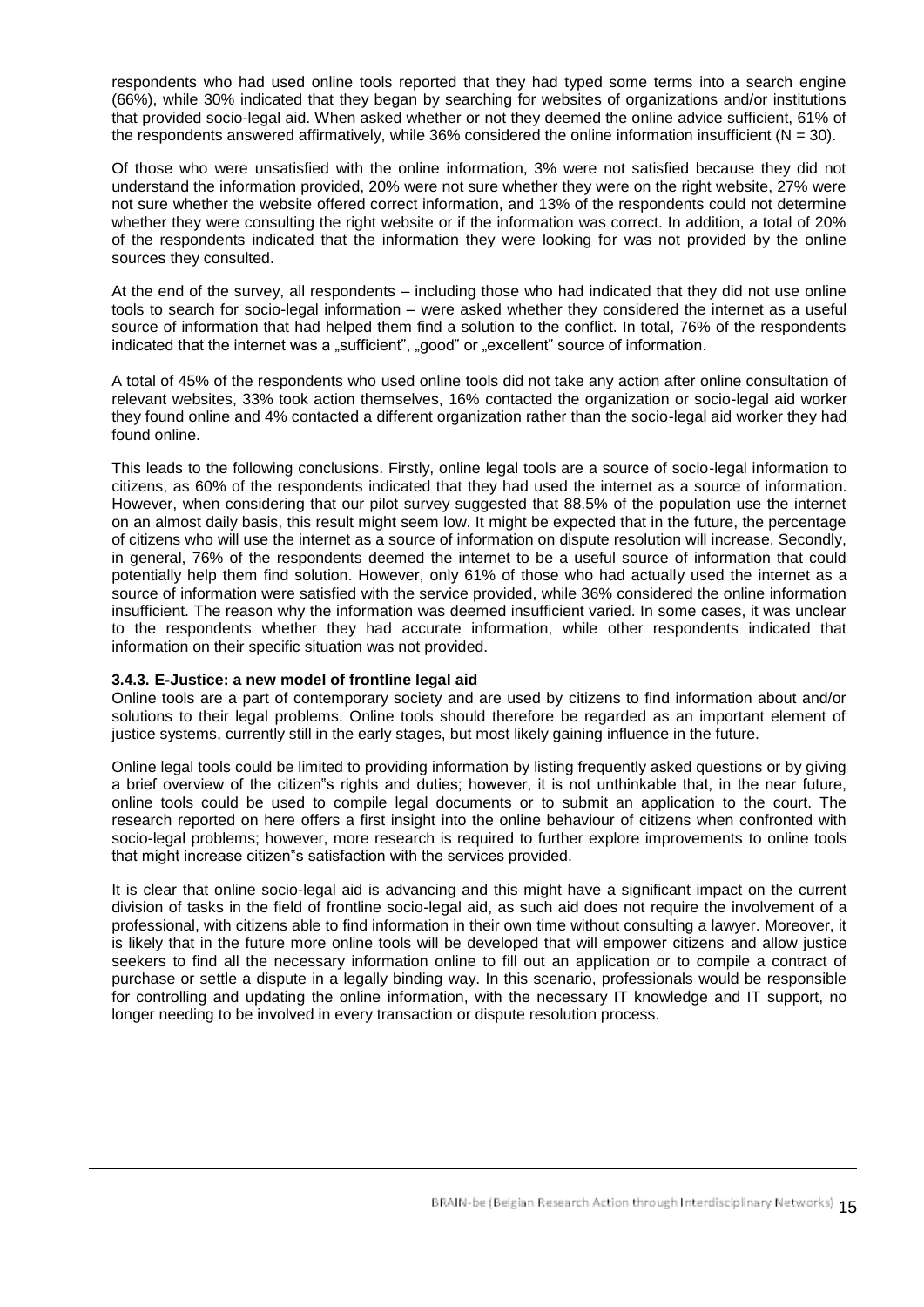### **5. CONCLUSIONS AND RECOMMENDATIONS**

This work package attempted to give a non-exhaustive overview of the field of frontline socio-legal aid. It began by focusing on the frontline legal aid provided by the two institutions that were introduced in Belgium in 1998 to improve access to justice: the Houses of Justice and the Commissions for Legal Aid. It became apparent that in daily practice, both institutions have failed to deliver the service the legislator intended.

It can be concluded that, in Belgium, frontline legal aid is organized according to a complex mixed model: a combination of the welfare model and the judicare model. The welfare model is represented by the different social organizations that provide frontline legal aid; it also emphasizes preventive action and approaches legal problems within a broader social framework. The judicare model is embodied by the Commissions for Legal Aid, which organize consultation hours for private lawyers and the remuneration of the lawyer according to their performance. The judicare and welfare models exist in parallel to one another, with very little interaction occurring between the two professions of social worker and private lawyer.

The failure of this complex mixed model in Belgium is due to the lack of policy. While the legislator stipulated some general goals of legal aid, there was no further clarification concerning how these goals should be obtained. Moreover, there was no follow-up on the way the legislation was put into practice. The Houses of Justice and the Commissions for Legal Aid had to organize frontline legal aid within the existing structures themselves, without any form of guidance or oversight. It is apparent that to develop an integrated socio-legal aid system, the government needs to take its share of responsibility and make policy decision concerning how frontline socio-legal aid should be organized, with the aim of creating a *planned* mixed model (Paterson in Gibens, 2005).

New impetus was given to improve access to justice by the Sixth State Reform of 2014, which transferred the competence for frontline legal aid (both socio-legal aid and frontline legal aid) to the jurisdiction of the French-speaking and Dutch-speaking communities. The Flemish community has subsequently brought frontline socio-legal aid within the competence of its Department of Welfare, and the Minister of Welfare has made it clear on numerous occasions that he wants to develop an integrated socio-legal aid system, with a focus on an interdisciplinary approach to conflicts as well as a general focus on prevention. It remains unclear how the Minister of Welfare intends to design and implement this policy. However, a few recommendations can be suggested in relation to the development of successful policy on frontline sociolegal aid:

- A clear government policy must not only aim to clarify the objectives of socio-legal aid, but also develop quality standards for the institutions in the field. These quality standards must be clear, and must include techniques that are able to measure the quality of the frontline services. Within the welfare domain, social organizations are already familiar with such techniques and monitoring methods. The Centres of General Welfare and Public Centres of Social Welfare are monitored and regularly reviewed. However, the bar and the Commissions for Legal Aid are unfamiliar with such approaches and it is likely that there will be some resistance to any interference by state authorities. However, in order to arrive at an integrated approach to socio-legal aid, it is necessary to establish some form of oversight of the Commissions for Legal Aid.
- The preventive aspects of socio-legal aid must be further explored, focusing on outreach to the most vulnerable groups in society, who are confronted with a multitude of problems that might have a legal dimension but do not necessarily need to end in the courts. The outreach centres in Tienen and Leuven have had some success. By bringing lawyers closer to vulnerable citizens, access to justice was improved. In particular, when consultations involved both a lawyer and a social worker, the best results were reached. However, this requires a certain basic attitude from private lawyers, who must be willing to not only look at a case from a legal perspective, but also take into account psycho-social issues. In other words, lawyers must take a holistic approach to the matter. Currently, lawyers are insufficiently trained to do so. Thus, if the goal is to develop an integrated front-line socio-legal aid system that assists the most vulnerable groups in society, training should be made available to lawyers who wish to participate in these schemes.
- In addition to government policy, every region should have its own policy concerning socio-legal aid, taking into account the specific demographic, economic and societal characteristics of the region. For example, a city such as Brussels, with a high number of young people from different demographic backgrounds, will require a different approach to that needed in a small rural town predominantly inhabited by pensioners. These local policies should be developed within the framework provided by the government, but with their own accents and initiatives.
- The state authorities should invest in e-Justice as an easy way to provide better access to justice for the average citizen. In Belgium, internet access is common and, as was shown in the pilot survey, the great majority of people use the internet nearly everyday. Moreover, when confronted with a legal problem, 60% of the respondents indicated that they had searched for an adequate solution online.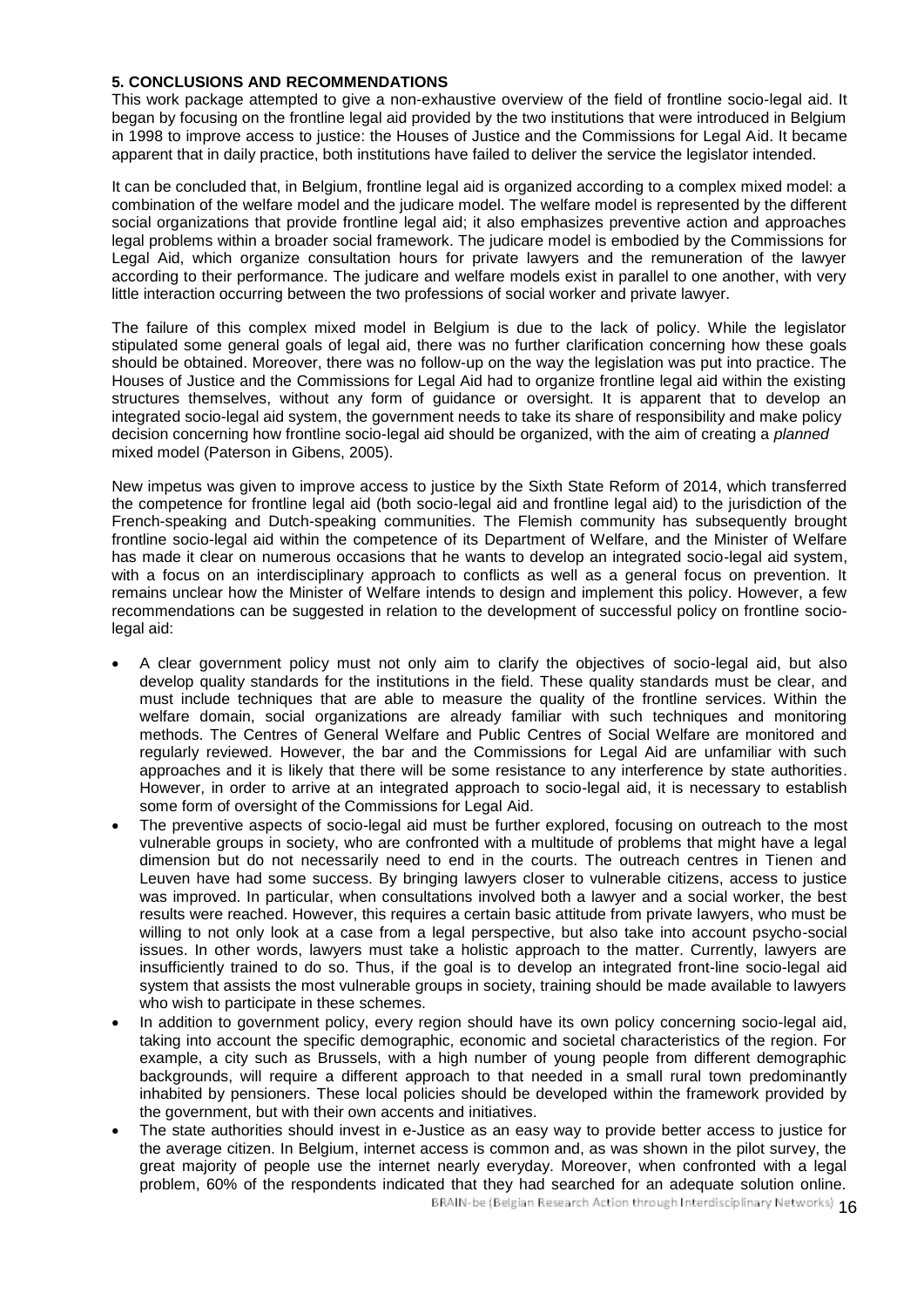However, we also found that problems were encountered because the information online was too narrow or because the respondent could not be certain that the information was accurate. Thus, the government should develop policy in relation to e-Justice that prevents the proliferation of private websites that provide legal information which might be outdated or flawed. Many government websites already provide a page with frequently asked questions; providing documents which are easy to fill out for the most common requests made to court might also be considered.

 Whenever socio-legal aid policy is developed, the policymaker should take into account the general requirements that must be met, which are best represented by the 5Bs, as shown in the following table.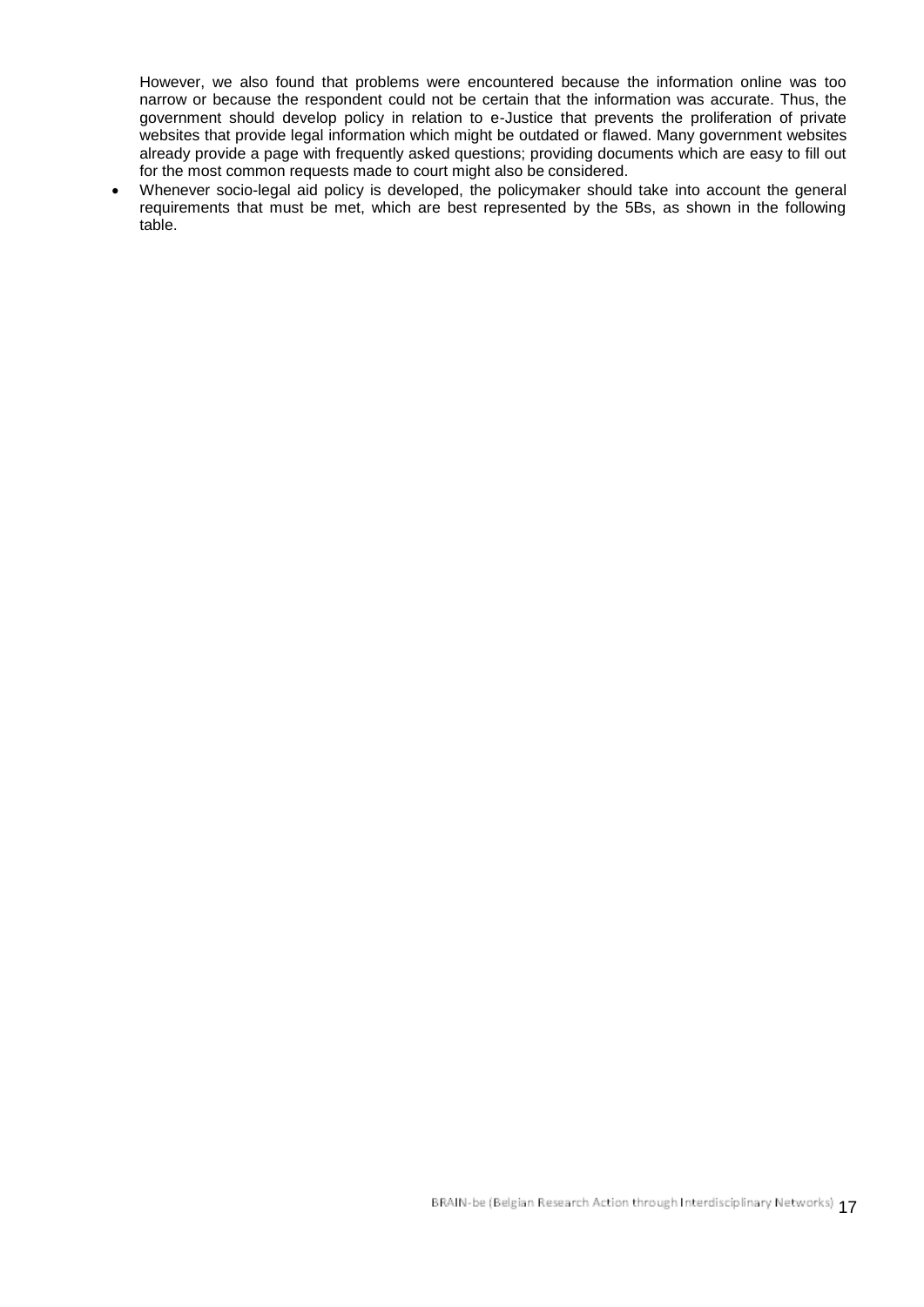| <b>Indicators</b> | <b>Affordability</b>                                                                          | <b>Availability</b>                                                                                                                                                                                                                                       | <b>Accessibility</b>                                                                                                                                                                         | <b>Usability</b>                                                                                                                                                                                         | <b>Understandability</b>                                                                                                                                                                                      |
|-------------------|-----------------------------------------------------------------------------------------------|-----------------------------------------------------------------------------------------------------------------------------------------------------------------------------------------------------------------------------------------------------------|----------------------------------------------------------------------------------------------------------------------------------------------------------------------------------------------|----------------------------------------------------------------------------------------------------------------------------------------------------------------------------------------------------------|---------------------------------------------------------------------------------------------------------------------------------------------------------------------------------------------------------------|
| <b>Parameters</b> |                                                                                               |                                                                                                                                                                                                                                                           |                                                                                                                                                                                              |                                                                                                                                                                                                          |                                                                                                                                                                                                               |
| <b>Macro</b>      | <b>Budget</b><br>strategic aims<br>frequency<br>0f<br>needs and use<br>models of legal<br>aid | Vision of equal access to<br>the law & courts<br>budgetary preconditions<br>(government intervention<br>or not)<br>developments<br>societal<br>(e.g. refugees)                                                                                            | Geographical scale                                                                                                                                                                           | (clear<br>Lines<br>legal<br>descriptions)                                                                                                                                                                | Legal language and legal culture                                                                                                                                                                              |
| <b>Meso</b>       | Organization:<br>people<br>and<br>resources                                                   | <b>Dissemination</b><br>monitors:<br>(legal)<br>workers,<br>aid<br>region, place, time<br>cooperation: sectoral and<br>intersectoral<br>integral: reactive and/or<br>proactive<br>types of<br>(legal)<br>aid<br>worker:<br>generalist<br>or<br>specialist | points:<br><b>Access</b><br>direct,<br>indirect,<br>neutral,<br>non-<br>neutral,<br>physical,<br>non-<br>physical<br>social and legal reception<br>visibility and awareness<br>dissemination | Bespoke:<br>knowledge<br>building on methodologies<br>generalist<br>specialist<br>internal<br>coherent:<br>and<br>external<br>at the right time<br>target-group-oriented:<br>vulnerable <-> self-reliant | Transparency                                                                                                                                                                                                  |
| <b>Micro</b>      | Price<br>one-time/multiple<br>use                                                             | Opening hours<br>locations<br>(physical<br>or<br>virtual)<br>types of aid worker                                                                                                                                                                          | Proximity:<br>territorial,<br>relational,<br>social<br>and<br>professional<br>clients"<br>involvement:<br>problems are acknowledged                                                          | Tailored to the situation<br>(social, legal, substantive<br>and financial)                                                                                                                               | Basic attitude: attention to signals<br>of specific<br>methods<br>and<br><b>use</b><br>methodologies:<br>conversation<br>techniques, instruments, consultation,<br>follow-up<br>use of clear (legal) language |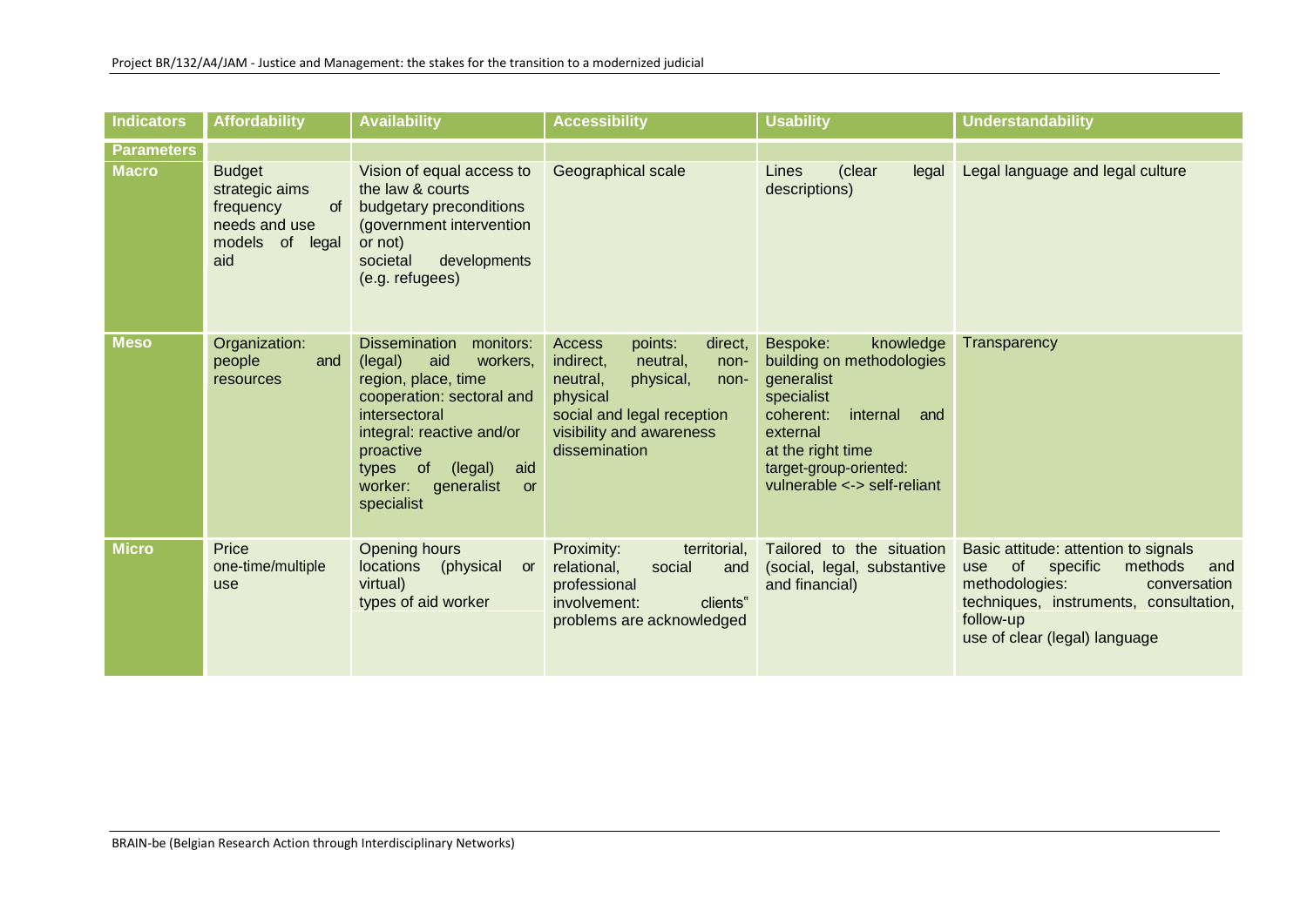# **6. BIBLIOGRAPHY**

- ABBOTT, A., *The Systems of Professions*, Chicago, The University of Chicago Press, 1988, 435p.
- AIKEN, J. and WIZNER, S., "Law as Social Work", *Journal of Law & Policy* 2003,63-82.
- ALBISTON, C.R. and SANDEFUR, R.L. "Expanding the Empirical Study of Access to Justice", *Wis. L. Rev.* 2011, 101-120.
- BAART, A., *Een theorie van de presentie*, Boom Uitgevers, Den Haag, 2011, 918p.
- BAERT, H. and DROOGMANS, A. *Bind-kracht door basisschakelmethodiek. Een opstap in armoedebestrijding*, LannooCampus, Leuven, 2010, 184p.
- BEELEN, S., DE MAEYER, J., DEWAELE, C., GRYMONPREZ, H. and MATHIJSSEN, C., *Reach Out! Praktijkboek voor outreachend werken*, Lannoo Campus, Leuven, 2014, 224p.
- BOSZORMENYI-NAGY, I., "The four dimensions of relational reality". In KRASNER, B. R. (Ed.) *Between give and take*, 1986. New York, 43-66.
- BOURDIEU, P., "The force of law: toward a sociology of the juridical field", *Hastings Law Journal* 1987, 38, 805-853.
- BUCKLEY, M., *The Legal Aid Crisis: Time for Action*, Ottawa, Canadian Bar Association, 2000, 28p.
- DEAN, H., *Social Rights and Human Welfare*, Routlegde, London and New York, 2015, xiv + 194p.
- DRIESEN, C., FRANSSEN, G., GIBENS, S. and VAN HOUTTE, J., *Naar een meer performante rechtshulp. Een rechtsvergelijkend en rechtssociologische studie*, Brussel, Larcier, 2006, 428p.
- CAPPELLETTI, M. and GARTH, B. (eds.), *Access to Justice: A world Survey*, Vol. 1, Sijthof en Noordhoff, Alphen aan der Rijn, 1978, xvii and 1023 p.
- CAPPELLETTI, M., JOHNSON Jr, E. and GORDLEY, J. (eds.), *Toward Equal Justice: A Comparative Study of Legal Aid in Modern Societies*, Milano, Dott. A. Giuffrè Editore, 1975, 756p.
- CHRISTENSEN, C., *The Innovator"s Dilemma. When New Technologies Cause Great Firms to Fail*, Harvard Business School Press, Boston, Massachusetts, 1997, 256p.
- COOKSON, G., *Unintended Consequences: the cost of the Government"s Legal Aid Reforms*, Published by King"s College London, 2011, 84p.
- COUMARELOS, C., MACOURT, D., PEOPLE, J., MACDONALD, H.M., WEI, Z., IRIANA, R. and RAMSEY, S., *Legal Australia-Wide Survey: Legal Need in Australia,* Serie Access to justice and legal needs, v. 7, Law and Justice Foundation of New South Wales, 2012, 387p.
- de SAVORNIN LOHMAN, J. and RAAFF, H., *In de frontlinie tussen hulp en recht*, Coutinho, Bussem, 2012, 247p.
- DROSSENS, P., *Archief van de FOD Justitie Directoraat-generaal Justitiehuizen, Buitendiensten. Voorbereidend studiedossier van de archiefselectielijst*, Algemeen Rijksarchief in de provinciën, Archiefbeheersplannen en selectielijsten, Brussel, 2011, 53p.
- EVETTS, J., "The Concept of Professionalism: Professional Work, Professional Practice and Learning" in BILLET, S. et al. (eds.), *International Handbook of Research in Professional and Practice-based Learning*, Springer International Handbooks of Education, Springer Science+Business Media Dordrecht 2014, 29-56.
- EVETTS, J., "Similarities in Contexts and Theorizing: Professionalism and Inequality", *Professions and Professionalism* 2012, 1-15.
- FORELL, S. and GRAY, A., "Outreach legal services to people with complex needs: what works?", *Justice Issues. Law and Justice Foundation*, paper 12, oktober 2009, 23p.
- GALANTER, M., "The vanishing Trial: An Examination of Trials and Related Matters in Federal and State Courts", *Journal of Empirical Legal Studies* 2004, 459-570.
- GALOWITZ, P., "Collaboration between Lawyers and Social Workers: Re-examining the Nature and Potential of the Relationship", *Fordham Law Review* 1999, 2123-2154.
- GIBENS, S. and HUBEAU, B., "De juridische bijstand in transitie. Van staatshervorming tot modernisering: nieuwe wegen in de toegang tot het (ge)recht?" *RW* 2016-17, 1642-1657.
- GIBENS, S., "Een wandeling door het digitale landschap van de sociaal juridische dienstverlening. Op weg naar een e-SJD? in BOLLINGER, S. and VAN "T BLIK, H. (eds.), *SJD en de nieuwe kwetsbaarheid. Een caleidoscopische blik op 25 jaar Sociaal Juridische Dienstverlening*, SDU, Den Haag, 2014, 107-118.
- GIBENS, S., "Juridische Bijstand" in *A.P.R.,* Mechelen, Kluwer, 2008, 187p.
- GIBENS, S., "Rechtshulp anno 2005: de afwezigheid van een traditie? In EVERS, F. and LEFRANC, P. (eds.), *De verhaalbaarheid van de kosten van verdediging: en wat met de toegang tot het de rechter. Rechtshulp op de helling*, Die Keure, 2006, 1-40.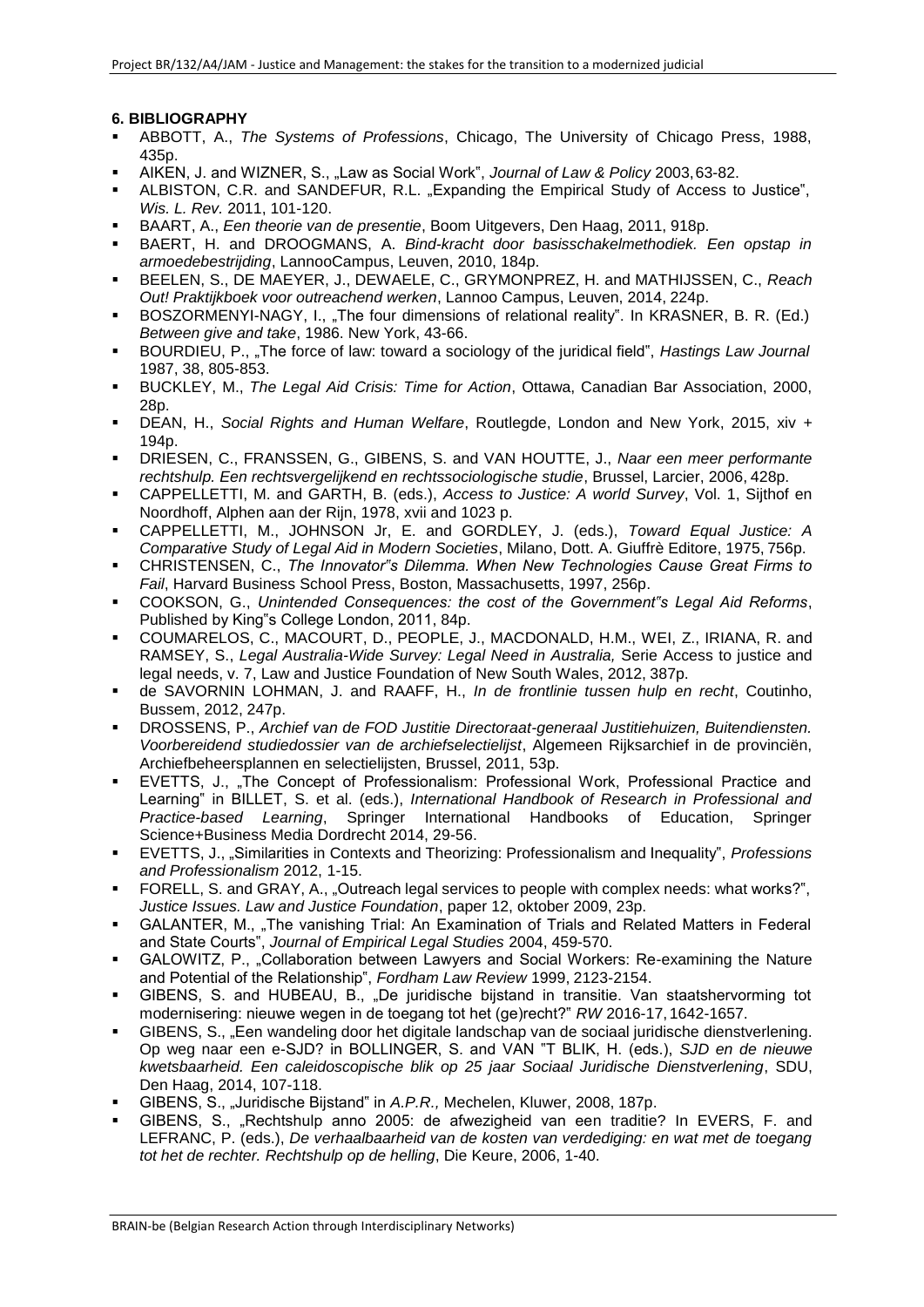- GORDLEY, J., "Variations on a Modern Theme", in CAPPELLETTI, M., JOHNSON Jr., E. and GORDLEY, J. (eds.), *Toward Equal Justice: A Comparative Study of Legal Aid in Modern Societies,* Milano, Dott. A. Giuffrè Editore, 1975, 88,
- HABERMAS, J., *The Theory of Communicative Action, Vol.1: Reason and Rationalization of Society,* Boston, MA, Beacon Press, 1984, 465p.
- HABERMAS, J., *The Theory of Communicative Action, Vol 2: Lifeworld and System: A Critique of Functionalist Reason*, Boston, MA, Beacon Press, 1987, 457p.
- HOOD, J.C., "Orthodoxy vs Power: The Defining Traits of Grounded Theory" in BRUYANT, A. and CHARMAZ, K. (eds.), *The SAGE Handbook of Grounded Theory*, Los Angeles, Sage, 2007, 152- 164.
- HUBEAU, B., "Sociale rechtshulp en sociaaljuridische dienstverlening zijn mensenwerk" in HUBEAU, B., GOORDEN, J. and MERTENS, J. (eds.), *Recht op recht. Sociale rechtshulp en de sociaaljuridische dienstverlening in Vlaanderen*, Kluwer, Mechelen, 2011, 7-12.
- HUBEAU, B. and PARMENTIER, S., "Sociale rechtshulp: algemene ontwikkelingen." in *Welzijnsgids*, Organisatie II.A.1.7 afl. 49 (juni 1990).
- HYAMS, R., BROWN, G. and FOSTER, R., "The Benefits of Multidisciplinary Learning in Clinical Practice for Law, Finance, and Social Work Students: An Australian Experience" *Journal of Teaching in Social Work* 2013, 33, 159-176.
- JOHNSEN, J.T., "Vulnerable Groups at the Legal Services Market" in UZALEC, A. and VAN RHEE, C.H. (eds.), *Access to Justice and the Judiciary. Towards New European Standards of Affordability, Quality and Efficiency of Civil Adjudication*, A., Intersentia, Antwerpen-Oxford, 2009, 31-44.
- KRITZER, H., "The Professions Are Dead, Long Live the Professions: Legal Practice in a Postprofessional World", *Law & Society Review* 1999, 713-759.
- KUNNEMAN, H., *Voorbij het dikke-ik. Bouwstenen voor een kritisch humanisme*, SWP, Amsterdam, 2015, 287p.
- INCHAUSTI, F.G., "Electronic Service of Documents National and International Aspects" in KENGYEL, M. and NEMESSANY, Z. (eds*.), Electronic Technology and Civil Procedure*, Ius Gentium: Comparative Perspectives on Law and Justice 15, Dordrecht, Heidelberg New York London: Springer, 2012, 137-180.
- LEJEUNE, A., *Nul n"est censé être ignoré par le(s) droit(s). Politiques d"accès au droit et à la justice en Belgique et en France*, thèse de doctorat, 2010, 568p.
- MACDONALD, R., "Access to Civil Justice" in P. CANE and H. KRITZER (eds.), *The Oxford Handbook of Empirical Legal Research*, Oxford University Press, Oxford, 2010, 492-521.
- MAES, E., "Vijf jaar Justitiehuizen. Enkele cijfers over de werking van de justitiehuizen tijdens de periode 1999-2002", *Panopticon* 2004, 73-109.
- PLEASENCE, P., COUMARELOS, C., FORELL, S. and MCDONALD, H., *Reshaping legal assistance services: building on the evidence base. A discussion paper*, Law and Justice Foundation of New South Wales, April 2014, 194p.
- PRESTON-SHOOT and MCKIMM, J. "Perceptions of Readiness for Legally Literate Practice: A Longitudinal Study of Social Work Student Views.", *Social Work Education: the International Journal* 2012, 1071-1089.
- PRESTON-SHOOT and MCKIMM, J., "Exploring UK medical and social work students" legal literacy: comparisons contrasts and implications", *Health and Social Care in the Community* 2013*,*  271-282.
- RABINOVICH-EINY O. and KATSH, E., "Technology and the Future of Dispute Systems Design", *Harvard Negotiation Law Review* 2012, 151-199.
- RHODE, D. L., "Access to Justice: An Agenda for Legal Education and Research." *Journal of Legal Education* 2012-2013, 531-550.
- RHODE, D.L., *Access to Justice*, Oxford University Press, 2004, 272p.
- RHODES, T., "HIV outreach, peer education and community change: Developments and dilemmas", *Health education journal* 1994, 92-99.
- RIZZO, V., BURNES, D. and CHALFY, A., "A systematic Evaluation of a Multidisciplinary Social Work-Lawyer Elder Mistreatment Intervention Model." *Journal of Elder Abuse & Neglect* 2015, 27, 1-18.
- SANDEFUR, R.L., "Fulcrum Point of Equal Access to Justice: Legal and Non-legal Institutions of Remedy", *Loy.L.A.L.Rev.* 2009, 949-978.
- SMITH, R. and PATERSON, A., *Face to face Legal Services and Their Alternatives: Global Lessons from the Digital Revolution*, 2013, 92p.